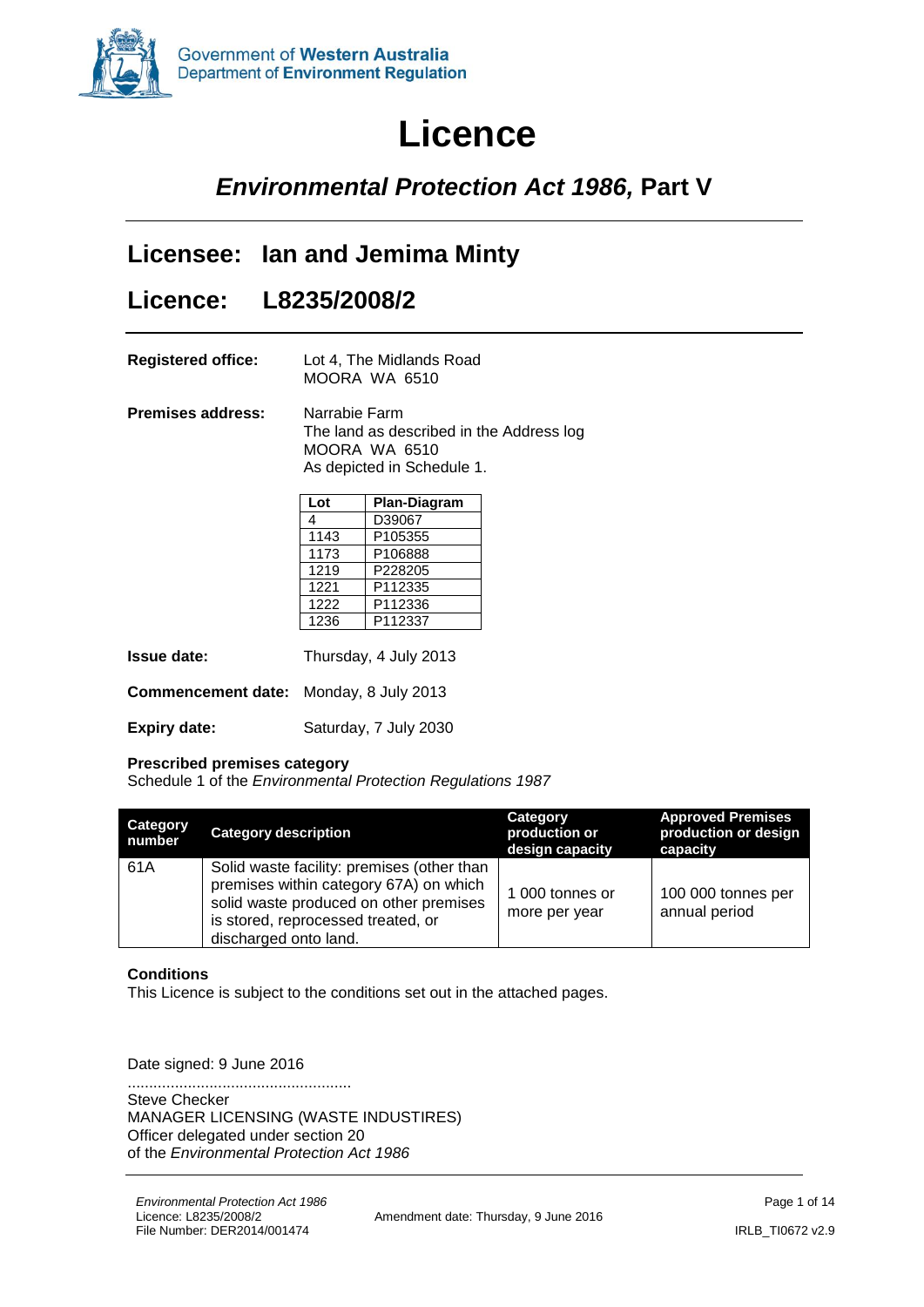

### <span id="page-1-0"></span>**Contents**

[Contents](#page-1-0) 2 **[Introduction](#page-1-1)** 2 [Licence conditions](#page-4-0) 5 1 [General](#page-4-1) 5 2 [Monitoring](#page-6-0) 7 3 Improvements **Error! Bookmark not defined.** 4 [Information](#page-6-1) 7 [Schedule 1: Maps](#page-8-0) 9 [Schedule 2: Reporting & notification forms](#page-9-0) 10 and 10 and 10 and 10 and 10 and 10 and 10 and 10 and 10 and 10 and 10 and 10 and 10 and 10 and 10 and 10 and 10 and 10 and 10 and 10 and 10 and 10 and 10 and 10 and 10 and 10 a

## <span id="page-1-1"></span>**Introduction**

This Introduction is not part of the Licence conditions.

#### **DER's industry licensing role**

The Department of Environment Regulation (DER) is a government department for the state of Western Australia in the portfolio of the Minister for Environment. DER's purpose is to advise on and implement strategies for a healthy environment for the benefit of all current and future Western Australians.

DER has responsibilities under Part V of the *Environmental Protection Act 1986* (the Act) for the licensing of prescribed premises. Through this process DER regulates to prevent, control and abate pollution and environmental harm to conserve and protect the environment. DER also monitors and audits compliance with works approvals and licence conditions, takes enforcement action as appropriate and develops and implements licensing and industry regulation policy.

#### **Licence requirements**

This Licence is issued under Part V of the Act. Conditions contained within the Licence relate to the prevention, reduction or control of emissions and discharges to the environment and to the monitoring and reporting of them.

Where other statutory instruments impose obligations on the Premises/Licensee the intention is not to replicate them in the licence conditions. You should therefore ensure that you are aware of all your statutory obligations under the Act and any other statutory instrument. Legislation can be accessed through the State Law Publisher website using the following link: <http://www.slp.wa.gov.au/legislation/statutes.nsf/default.html>

For your Premises relevant statutory instruments include but are not limited to obligations under the:

- *Environmental Protection (Unauthorised Discharges) Regulations 2004* these Regulations make it an offence to discharge certain materials such as contaminated stormwater into the environment other than in the circumstances set out in the Regulations.
- *Environmental Protection (Controlled Waste) Regulations 2004* these Regulations place obligations on you if you produce, accept, transport or dispose of controlled waste.
- *Environmental Protection (Noise) Regulations 1997*  these Regulations require noise emissions from the Premises to comply with the assigned noise levels set out in the Regulations.

You must comply with your licence. Non-compliance with your licence is an offence and strict penalties exist for those who do not comply.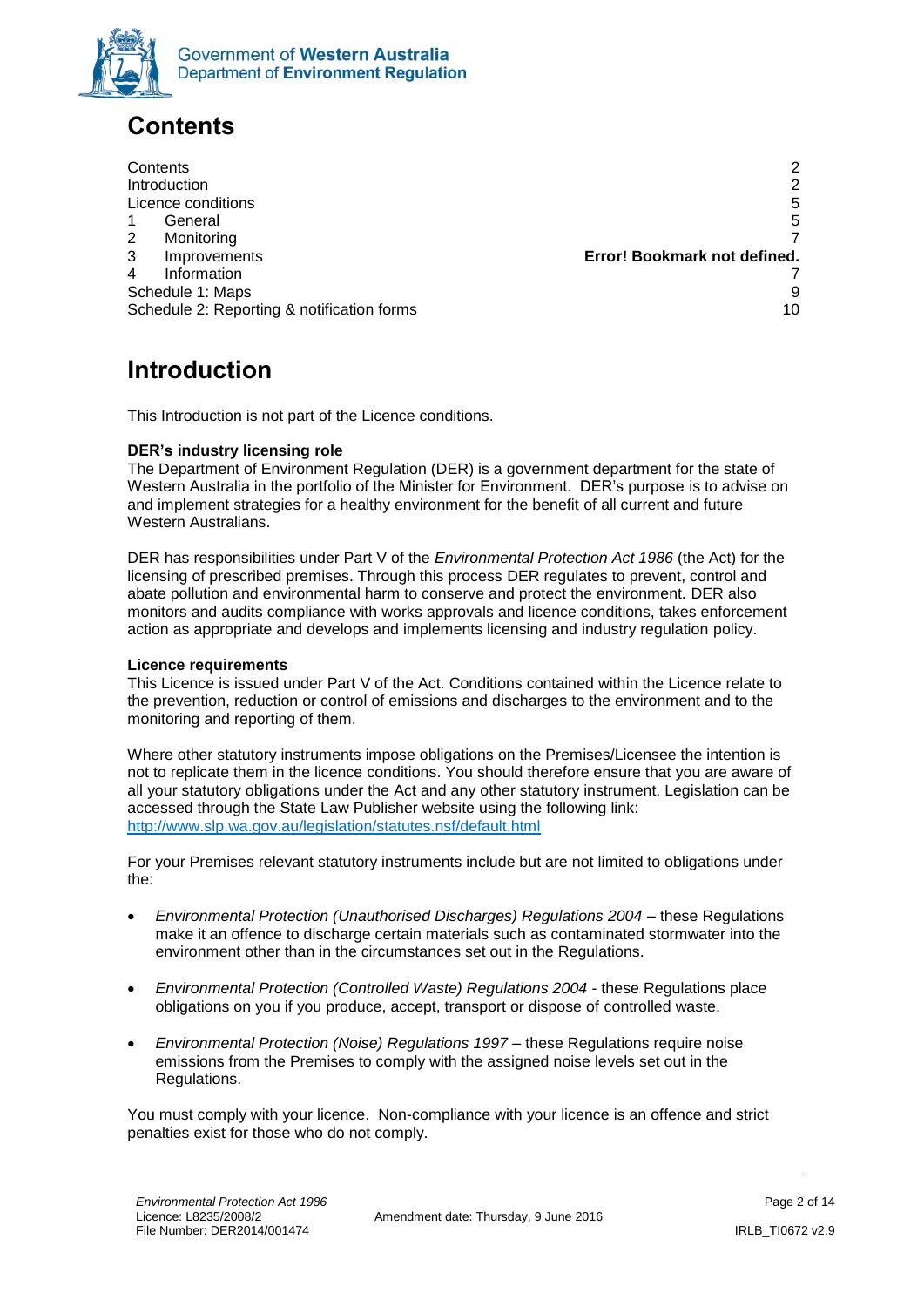

Licence holders are also reminded of the requirements of section 53 of the Act which places restrictions on making certain changes to prescribed premises unless the changes are in accordance with a works approval, licence, closure notice or environmental protection notice.

#### **Licence fees**

If you have a licence that is issued for more than one year, you are required to pay an annual licence fee prior to the anniversary date of issue of your licence. Non-payment of annual licence fees will result in your licence ceasing to have effect meaning that it will no longer be valid and you will need to apply for a new licence for your Premises.

#### **Ministerial conditions**

If your Premises has been assessed under Part IV of the Act you may have had conditions imposed by the Minister for Environment. You are required to comply with any conditions imposed by the Minister.

#### **Premises description and Licence summary**

Narrabie Farm is owned by Ian and Jemima Minty. Narrabie Farm is located approximately 9 kilometres north of Moora. Narrabie Farm is a property of approximately 1,200 hectares that has been utilised for mixed farming purposes.

Narrabie Farm accepts Lime Amended Biosolids (LAB) and Biosolids Cake sourced from Water Corporation metropolitan wastewater treatment plants. This material is stored, spread and incorporated onsite in accordance with the *Western Australian Guidelines for Biosolids Management*. Biosolids are applied to improve structure of soils and provide nutrients for crop growth.

The operation has a nominated rate of throughput for the premises of up to 100,000 tonnes of biosolids per year. Application rates are dependent on the Review of Environmental Factors and approval is also required by the Department of Health prior to application. No approvals are required from the Shire of Moora for the use of biosolids.

The nearest occupied dwelling on another property is approximately 3 kilometres away. The depth to groundwater is over 10 metres and the in-situ soils are loamy clay on sandy gravels. Narrabie farm is not situated within any groundwater catchment areas.

The main potential emissions generated from the site will be dust and odour while handling and spreading biosolids. It is anticipated that these emissions can be adequately managed under the provisions of the Environmental Protection Act 1986 and mitigation measures put in place by the Licensee.

This Licence is the result of an amendment request to adjust the reporting period. The Licence has also been converted into DER's new licence template and during this process a Decision Document has been developed that assesses in detail all risks associated with the Premises. A number of DER initiated amendments have also been made in line with DER's current licensing practices.

| <b>Instrument log</b> |               |                                                                 |
|-----------------------|---------------|-----------------------------------------------------------------|
| <b>Instrument</b>     | <b>Issued</b> | <b>Description</b>                                              |
| L8235/2008/1          | 4/7/2008      | Licence issued                                                  |
| L8235/2008/2          | 4/7/2013      | Licence reissue                                                 |
| L8235/2008/2          | 12/12/2013    | Licence amendment to reflect the new Western Australian         |
|                       |               | Guidelines for Biosolids Management and DERs new REFIRE         |
|                       |               | formatting                                                      |
| L8235/2008/2          | 9/6/2016      | Licence amendment to reflect the new reporting period and DER's |
|                       |               | new licence template.                                           |

The Licences and Works Approvals issued for the Premises since 2008 are: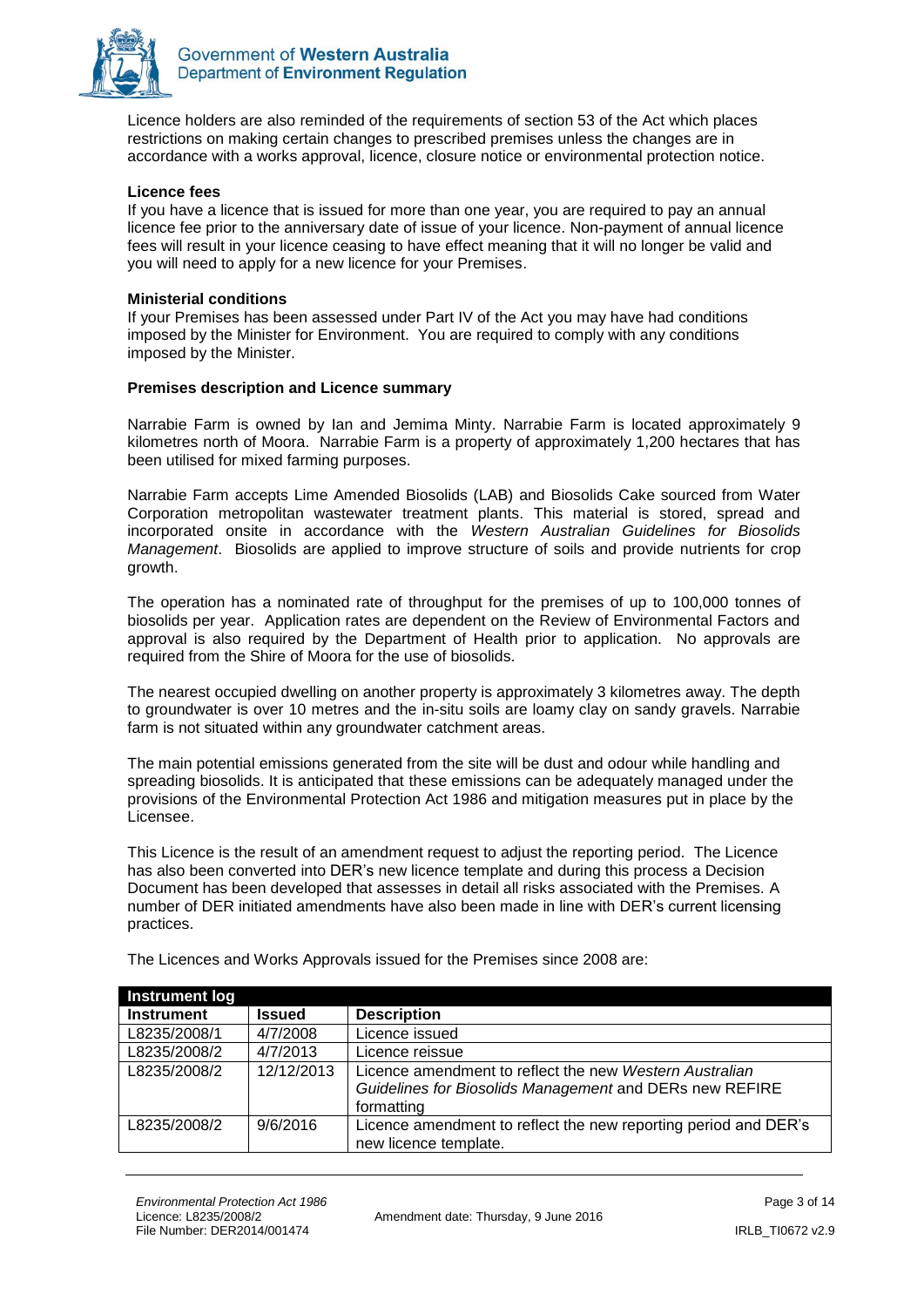

#### **Severance**

It is the intent of these Licence conditions that they shall operate so that, if a condition or a part of a condition is beyond the power of this Licence to impose, or is otherwise *ultra vires* or invalid, that condition or part of a condition shall be severed and the remainder of these conditions shall nevertheless be valid to the extent that they are within the power of this Licence to impose and are not otherwise *ultra vires* or invalid.

#### **END OF INTRODUCTION**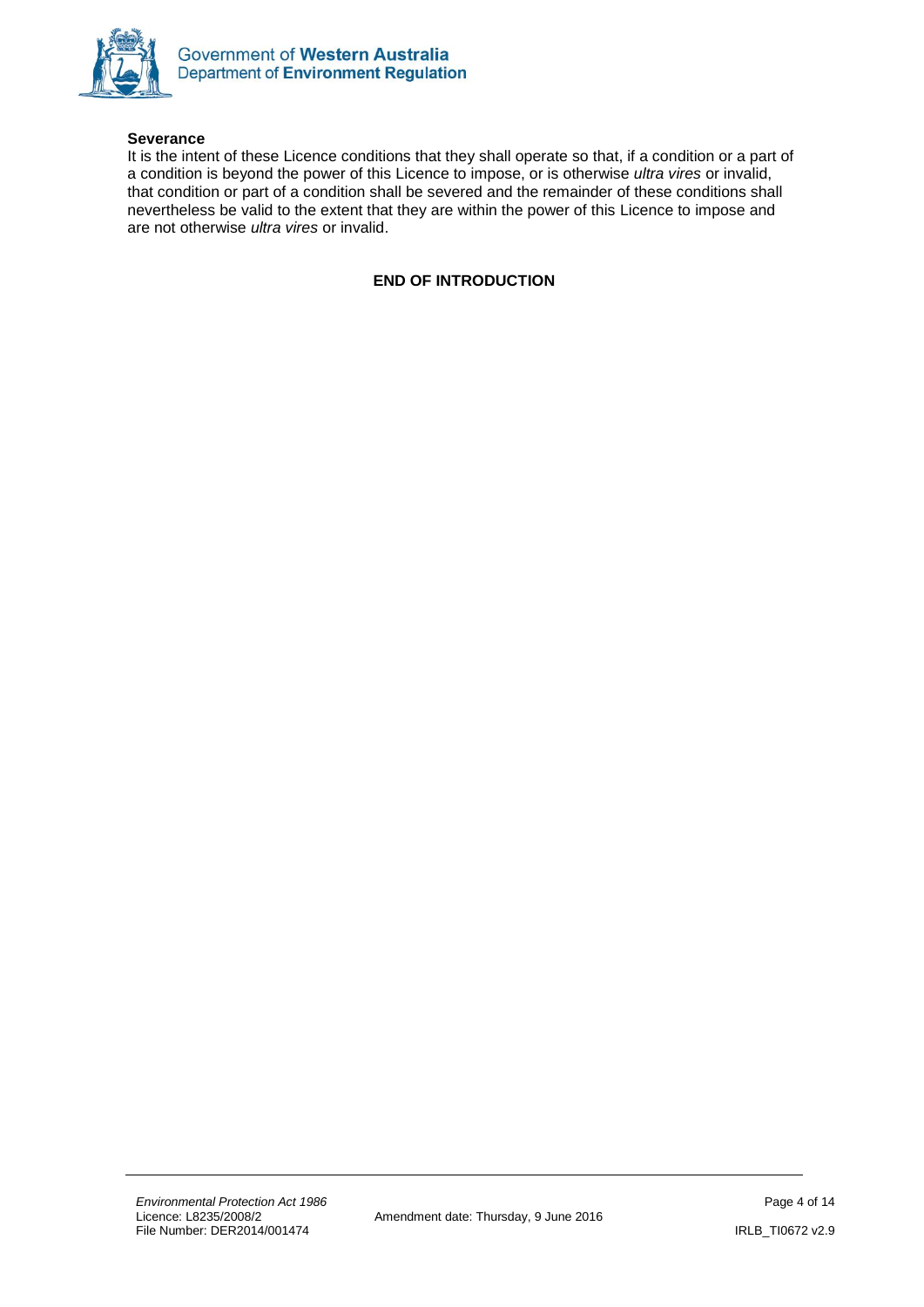

### <span id="page-4-0"></span>**Licence conditions**

### <span id="page-4-1"></span>**1 General**

#### **1.1 Interpretation**

- 1.1.1 In the Licence, definitions from the *Environmental Protection Act 1986* apply unless the contrary intention appears.
- 1.1.2 For the purposes of this Licence, unless the contrary intention appears:

**'Act'** means the *Environmental Protection Act 1986;*

**'annual period'** means the inclusive period from 1 July until 30 June in the following year;

**'biosolids'** means the stabilised organic solids derived from sewage treatment processes that are in a state that they can be managed to beneficially utilise the nutrient, soil conditioning, energy or other valuable properties of those solids;

**'bunded area'** means a wall structure designed to retain or exclude run-off. Bunds may, in most cases, be constructed from earth from the application site;

**'CEO'** means Chief Executive Officer of the Department of Environment Regulation;

**'CEO'** for the purpose of correspondence means;

Chief Executive Officer Department Administering the Environmental Protection Act 1986 Locked Bag 33 CLOISTERS SQUARE WA 6850 Email: info@der.wa.gov.au

**'CLBAR'** means the contaminant limited biosolids application rate, which is the rate which ensures that the concentration of any limiting contaminants does not exceed the maximum allowable soil contaminant concentration, as calculated in the Western Australian guidelines for biosolids management;

**'dry tonnes'** means the mass of biosolids, excluding any moisture that is present within the biosolids, as determined by moisture content analysis, for example, 100 wet tonnes at 75 per cent moisture is equivalent to 25 dry tonnes.

**'Fugitive emissions'** means all emissions not arising from point sources identified in Section 2;

**'Inclement weather'** means weather which is stormy, rainy, or snowy;

**'Licence'** means this Licence numbered L8235/2008/2 and issued under the Act;

**'Licensee'** means the person or organisation named as Licensee on page 1 of the Licence;

**'Limiting Factor'** means the lower rate of the nitrogen limited biosolids application rate (NLBAR), the contaminant limited biosolids application rate (CLBAR) and the phosphorus limited biosolids application rate (PLBAR) if required, as defined in the Western Australian guidelines for biosolids management. The Limiting Factor in relation to conditions of this Licence are stated in the respective Review of Environmental Factors report.

**'NLBAR'** means the nitrogen limited biosolids application rate, which is based on the nitrogen demand of the crop, as calculated in the Western Australian guidelines for biosolids management;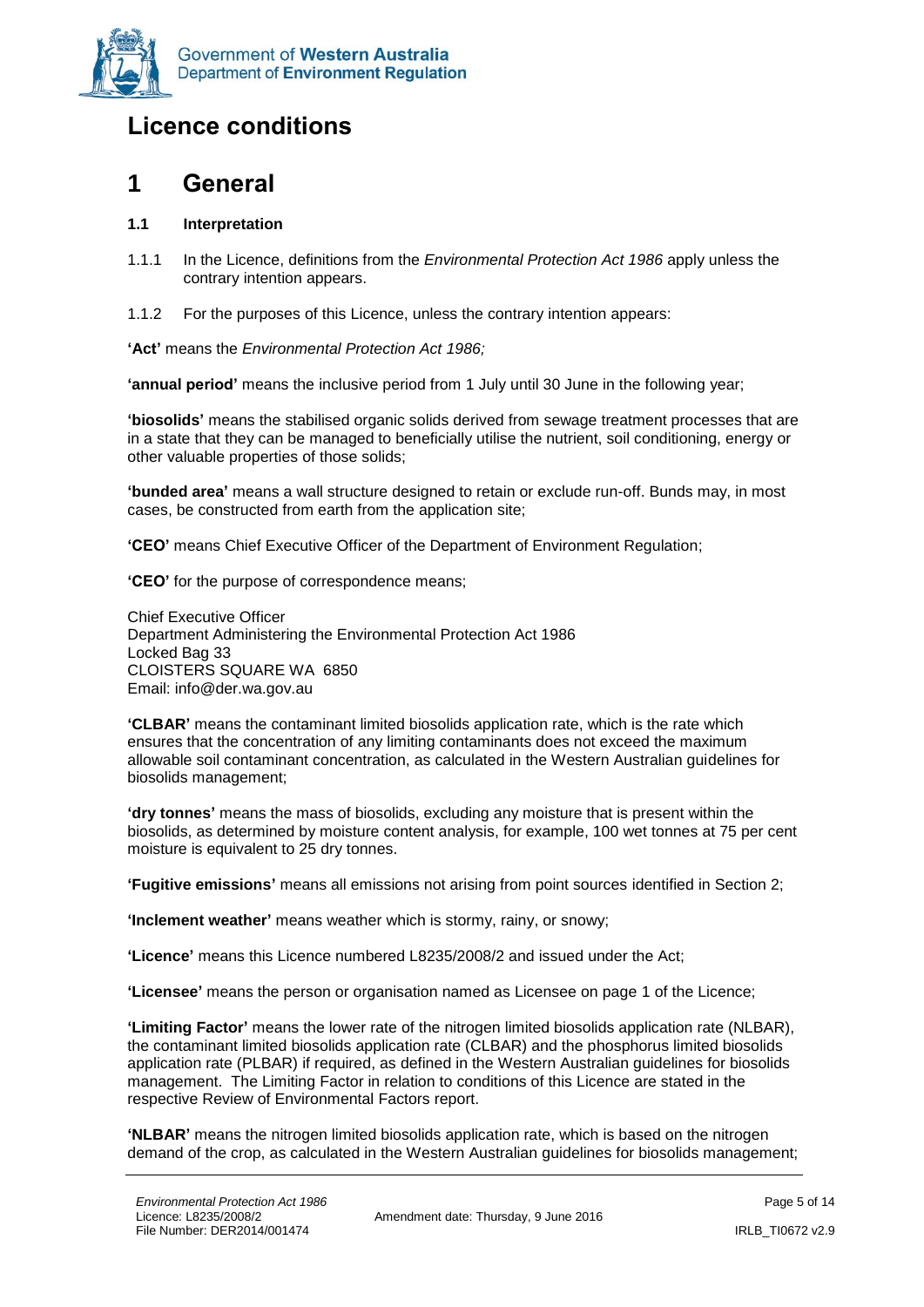

**'PLBAR'** means the phosphorus limited biosolids application rate, which is the rate at which phosphorus can be applied to soils without excess leaching into the environment, which is only calculated for soils with limited ability to immobilise phosphorus, as calculated in the Western Australian guidelines for biosolids management;

**'Premises'** means the area defined in the Premises Map in Schedule 1 and listed as the Premises address on page 1 of the Licence;

**"Review of Environmental Factors report"** means the report accompanying a third party independent auditor's certification of the proposed biosolids application;

**'Schedule 1'** means Schedule 1 of this Licence unless otherwise stated;

**'Schedule 2'** means Schedule 2 of this Licence unless otherwise stated;

**'Western Australian guidelines for biosolids management'** means the most recent version of this guidance document as published by the Department of Environment Regulation; and

**'usual working day'** means 0800 – 1700 hours, Monday to Friday excluding public holidays in Western Australia;

- 1.1.3 Any reference to an Australian or other standard in the Licence means the relevant parts of the standard in force from time to time during the term of this Licence.
- 1.1.4 Any reference to a guideline or code of practice in the Licence means the version of that guideline or code of practice in force from time to time, and shall include any amendments or replacements to that guideline or code of practice made during the term of this Licence.

#### **1.2 General conditions**

#### **1.2 Premises operation**

- 1.2.1 The Licensee shall store biosolids stockpiles within paddocks on the Premises.
- 1.2.2 The Licensee shall ensure that biosolid wastes brought onto the Premises are only subjected to the processes set out in Table 1.2.1 and in accordance with any process limits described in that Table.

| Table 1.2.1: Waste processing       |                                                                                                                                                                                                                                                         |                                                                                                                                                                                                                                                                        |
|-------------------------------------|---------------------------------------------------------------------------------------------------------------------------------------------------------------------------------------------------------------------------------------------------------|------------------------------------------------------------------------------------------------------------------------------------------------------------------------------------------------------------------------------------------------------------------------|
| Waste type                          | <b>Process</b>                                                                                                                                                                                                                                          | <b>Process requirements</b>                                                                                                                                                                                                                                            |
| Dewatered biosolid<br>cake and Lime | Storage                                                                                                                                                                                                                                                 | stored within a paddock on a slope gradient of less than or equal<br>(i)<br>to $3\%$ ;<br>biosolids are not stockpiled for more than 30 days unless stored<br>(ii)<br>within a bunded area; and<br>(iii) storage sites are 100m away from watercourses or<br>wetlands. |
| amended biosolids<br>Storage        | ensure that the quantity of biosolids per hectare directly applied<br>(i)<br>to land does not exceed the Limiting Factor for a particular<br>paddock, crop type and biosolids composition; and<br>not apply biosolids during inclement weather.<br>(ii) |                                                                                                                                                                                                                                                                        |

1.2.3 The licensee shall ensure that the quantity of biosolids per hectare directly applied to land does not exceed the Limiting Factor for a particular paddock, crop type and biosolids composition.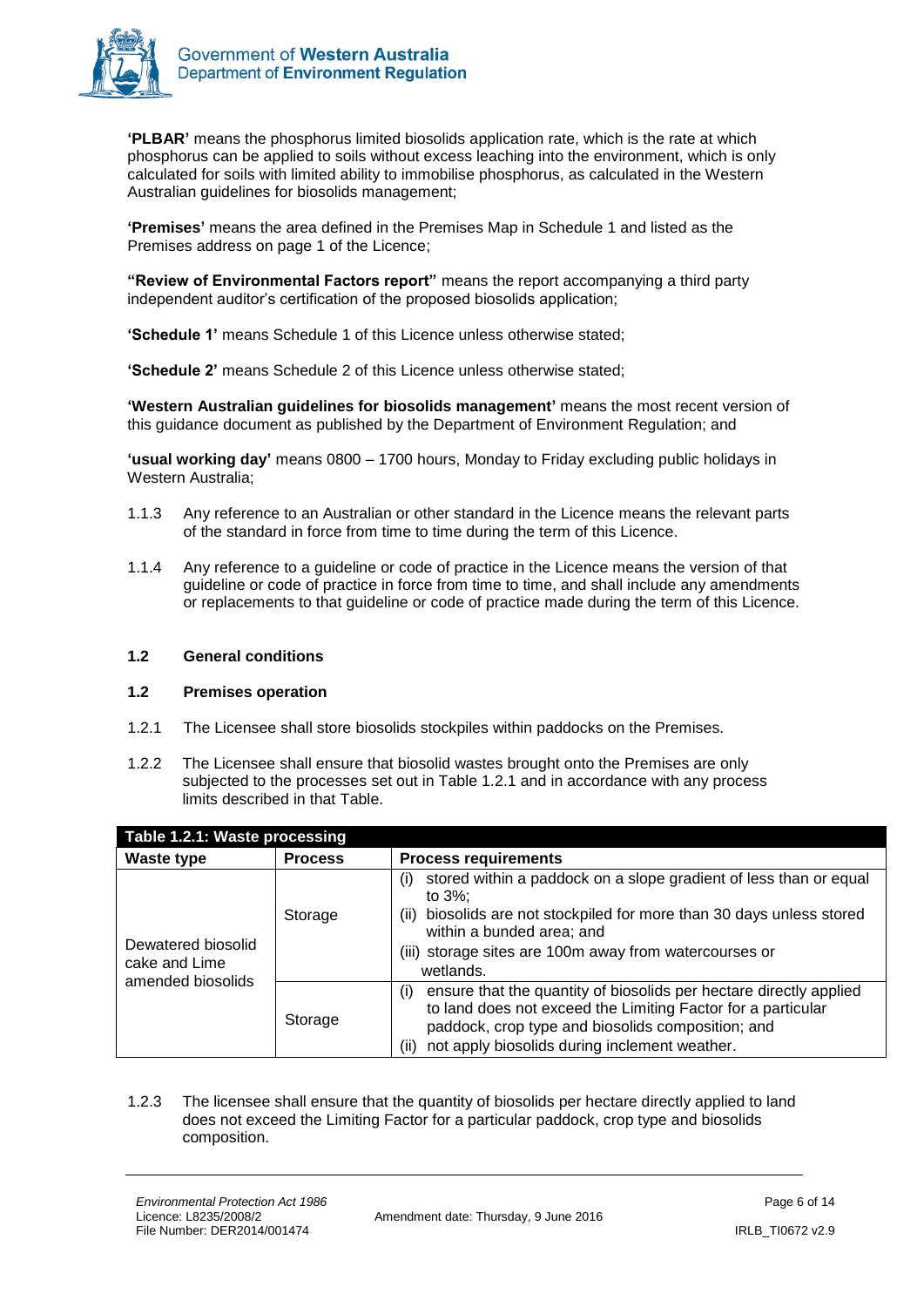

- 1.2.4 The licensee shall provide to the CEO, at least four weeks prior to a proposed biosolids application to land, a Review of Environmental Factors report which includes, but is not limited to:
	- (a) timing of the proposed biosolids application;
	- (b) proposed location (including paddock name and lot number) for biosolids application;
	- (c) details on the proposed application rate (dry tonnes/ha) and incorporation depth (mm);
	- (d) details on how this application rate conforms to the requirements of the Western Australian Guidelines for Biosolids Management; and
	- (e) source data and calculations used in deriving the application rate.
- 1.2.5 The Licensee shall maintain a logbook that records the quality and quantity of biosolids supplied, the application rate, the date of supply, the location of properties supplied, depth of incorporation and the area where biosolids have been applied (paddock name).

### <span id="page-6-0"></span>**2 Emissions**

#### **2.1 Emissions to land**

2.1.1 The Licensee shall ensure that where waste is emitted to land from the emission points in Table 2.1.1 it is done so in accordance with the conditions of this licence.

| Table 2.1.1: Emissions to land                                                      |                                                            |                                                                                                                                                                                                                             |
|-------------------------------------------------------------------------------------|------------------------------------------------------------|-----------------------------------------------------------------------------------------------------------------------------------------------------------------------------------------------------------------------------|
| <b>Emission point reference and location</b><br>on Map of emission points           | <b>Description</b>                                         | <b>Source including</b><br>abatement                                                                                                                                                                                        |
| Direct application to land as per Premises<br>address and Premises Map (Schedule 1) | Dewatered biosolids cake<br>and Lime amended<br>biosolids. | <b>Water Corporation</b><br>wastewater treatment<br>plant by-product<br>applied in accordance<br>with the West<br>Australian guidelines<br>for biosolids<br>management and<br>Review of<br>Environmental<br>Factors Report. |

### <span id="page-6-1"></span>**3 Information**

#### **3.1 Records**

- 3.1.1 All information and records required by the Licence shall:
	- (a) be legible;
	- $(b)$  if amended, be amended in such a way that the original and subsequent amendments remain legible or are capable of retrieval;
	- (c) except for records listed in 3.1.1(d) be retained for at least 6 years from the date the records were made or until the expiry of the Licence or any subsequent licence; and
	- (d) for those following records, be retained until the expiry of the Licence and any subsequent licence:
		- (i) off-site environmental effects; or
		- (ii) matters which affect the condition of the land or waters.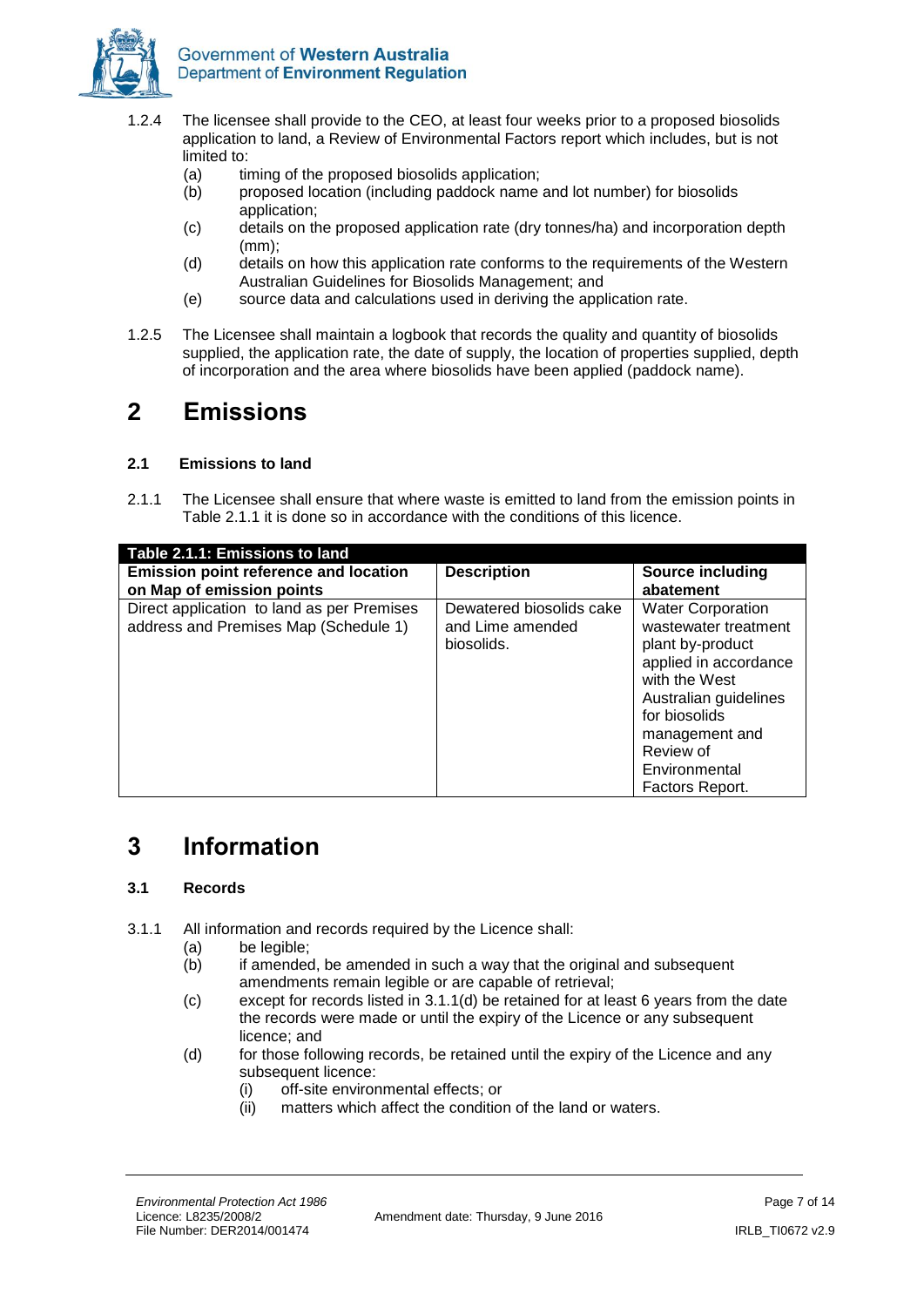

- 3.1.2 The Licensee shall complete an Annual Audit Compliance Report indicating the extent to which the Licensee has complied with the conditions of the Licence, and any previous licence issued under Part V of the Act for the Premises for the previous annual period.
- 3.1.3 The Licensee shall:
	- (a) implement a complaints management system that shall record the following information (if known or provided) about complaints received at the Premises concerning any environmental impact of the activities undertaken at the Premises:
		- (i) name and address of the complainants (if consented);
		- (ii) date and time of complaint;
		- (iii) date and time of alleged incident;
		-
		- (iv) alleged source of the incident;<br>(v) general description of the alleg general description of the alleged incident, including any environmental or health impacts reported by the complainant;
		- (vi) wind direction, wind speed and temperature at time of alleged incident;
		- (vii) likely source of the alleged incident; and
		- (viii) actions taken by the Licensee to address the complaint, including the outcome of any investigation(s) and action(s) to verify any impacts.
	- (b) complete an annual analysis and review of complaints recorded under 3.1.4(a) to identify any common factors and root cause of complaints and proposals to address these.

#### **3.2 Reporting**

3.2.1 The Licensee shall submit to the Director an Annual Environmental Report within 31 calendar days after the end of the annual period. The report shall contain the information listed in Table 3.2.1 in the format or form specified in that table.

| Table 3.2.1: Annual Environmental Report |                                                                                                                                               |                                                           |
|------------------------------------------|-----------------------------------------------------------------------------------------------------------------------------------------------|-----------------------------------------------------------|
| <b>Condition or table</b>                | <b>∣ Parameter</b>                                                                                                                            | Format or form                                            |
| (if relevant)                            |                                                                                                                                               |                                                           |
| 1.2.2 and 1.2.3                          | Verification details on the applied biosolids application<br>rate in accordance with the submitted Review of<br>Environmental Factors report. | None specified                                            |
| 3.1.2                                    | Compliance                                                                                                                                    | <b>Annual Audit</b><br><b>Compliance Report</b><br>(AACR) |
| 3.1.3                                    | Complaints summary                                                                                                                            | None specified                                            |

Note 1: Forms are in Schedule 2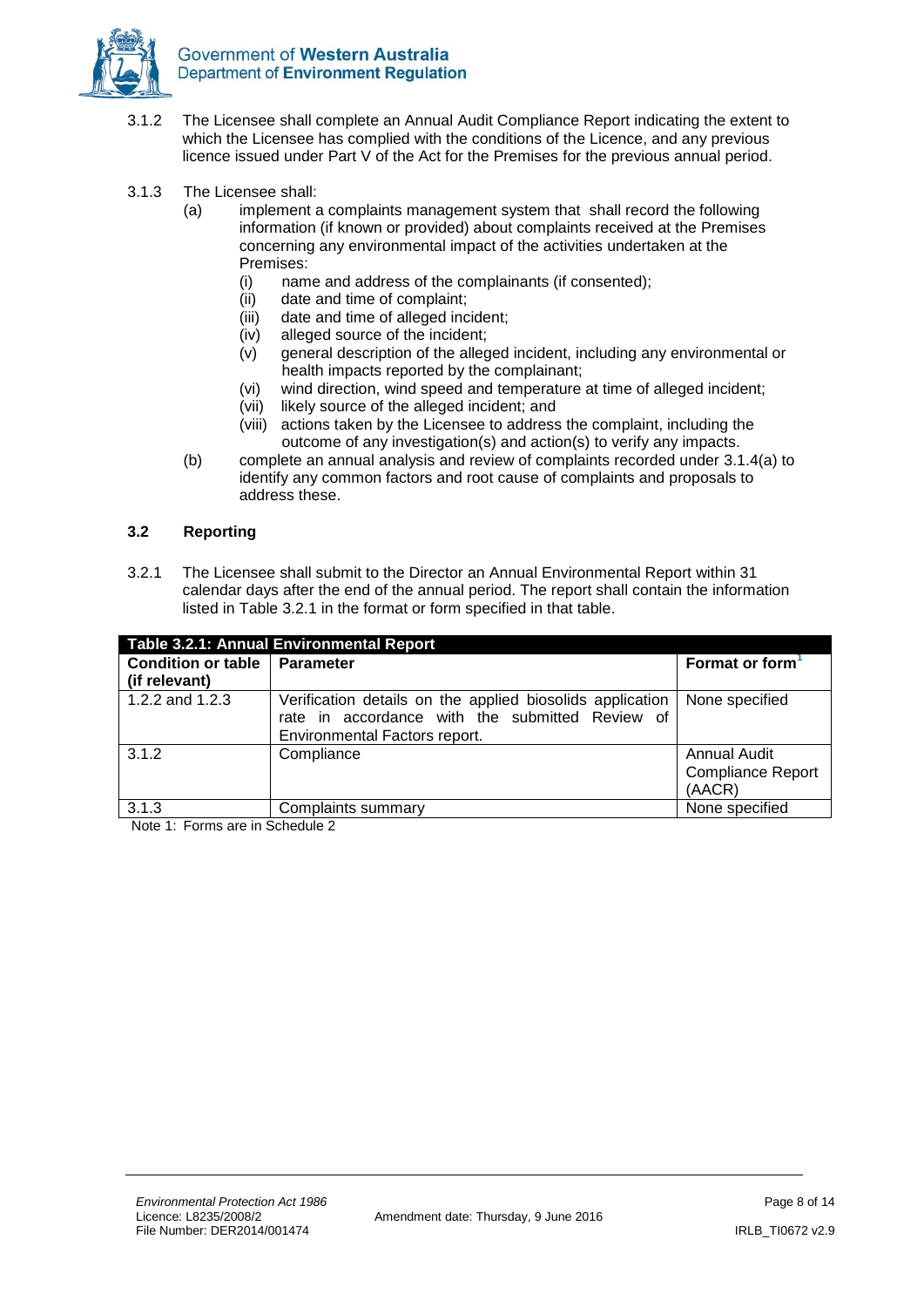

### **Schedule 1: Maps**

#### **Premises map**

The Premises is shown in the map below. The pink line depicts the Premises boundary.

<span id="page-8-0"></span>

*Environmental Protection Act 1986* Page 9 of 14 File Number: DER2014/001474 IRLB\_TI0672 v2.9

Amendment date: Thursday, 9 June 2016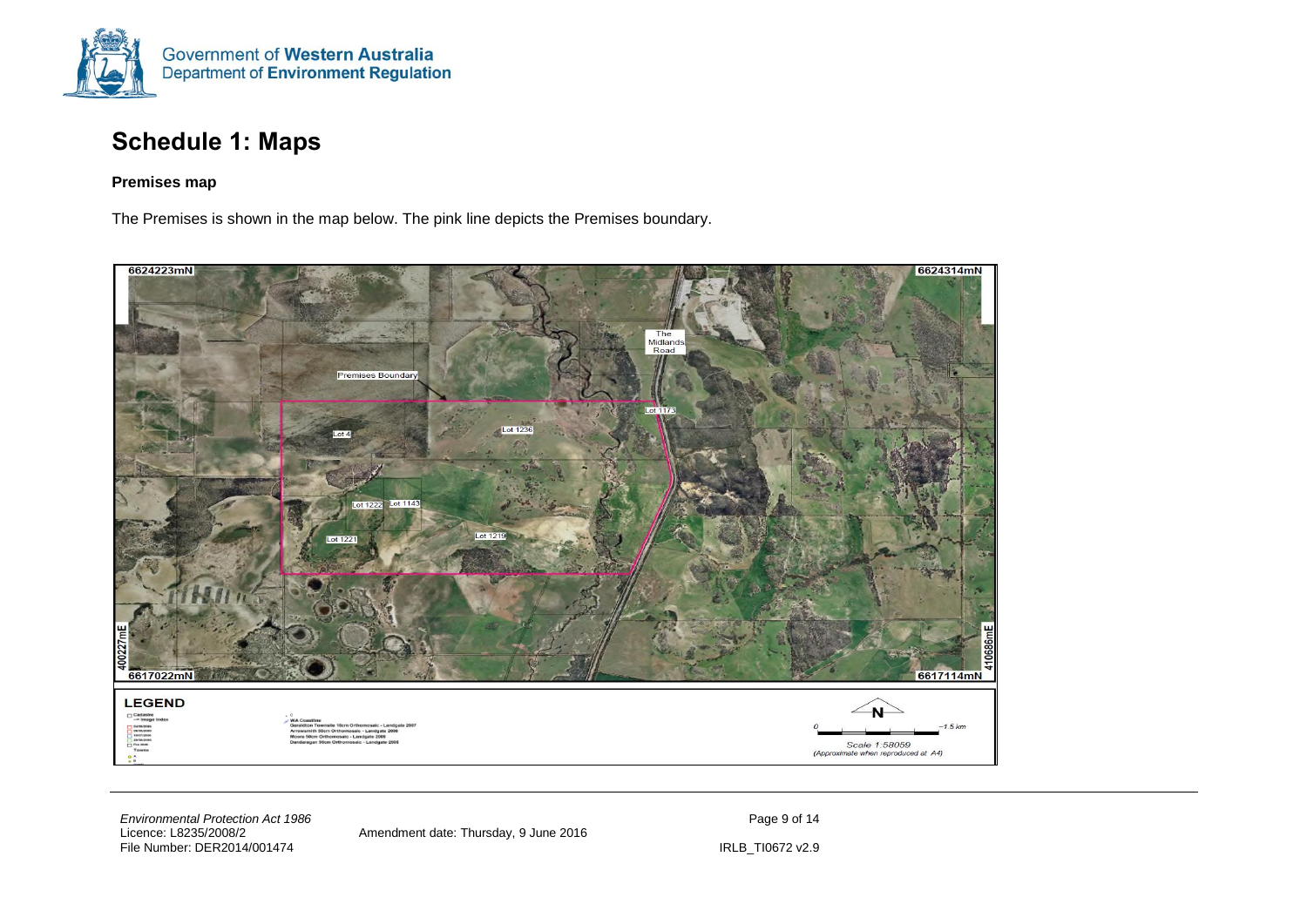

## <span id="page-9-0"></span>**Schedule 2: Reporting & notification forms**

These forms are provided for the proponent to report monitoring and other data required by the Licence. They can be requested in an electronic format.

# ANNUAL AUDIT COMPLIANCE REPORT PROFORMA

#### **SECTION A LICENCE DETAILS**

| Licence Number:   |    | Licence File Number: |
|-------------------|----|----------------------|
| Company Name:     |    | ABN:                 |
| Trading as:       |    |                      |
| Reporting period: |    |                      |
|                   | to |                      |

#### **STATEMENT OF COMPLIANCE WITH LICENCE CONDITIONS**

1. Were all conditions of the Licence complied with within the reporting period? (please tick the appropriate box)

| Yes $\Box$ Please proceed to Section C |  |
|----------------------------------------|--|

 $No \Box$  Please proceed to Section B

Each page must be initialled by the person(s) who signs Section C of this Annual Audit Compliance Report (AACR).

Initial: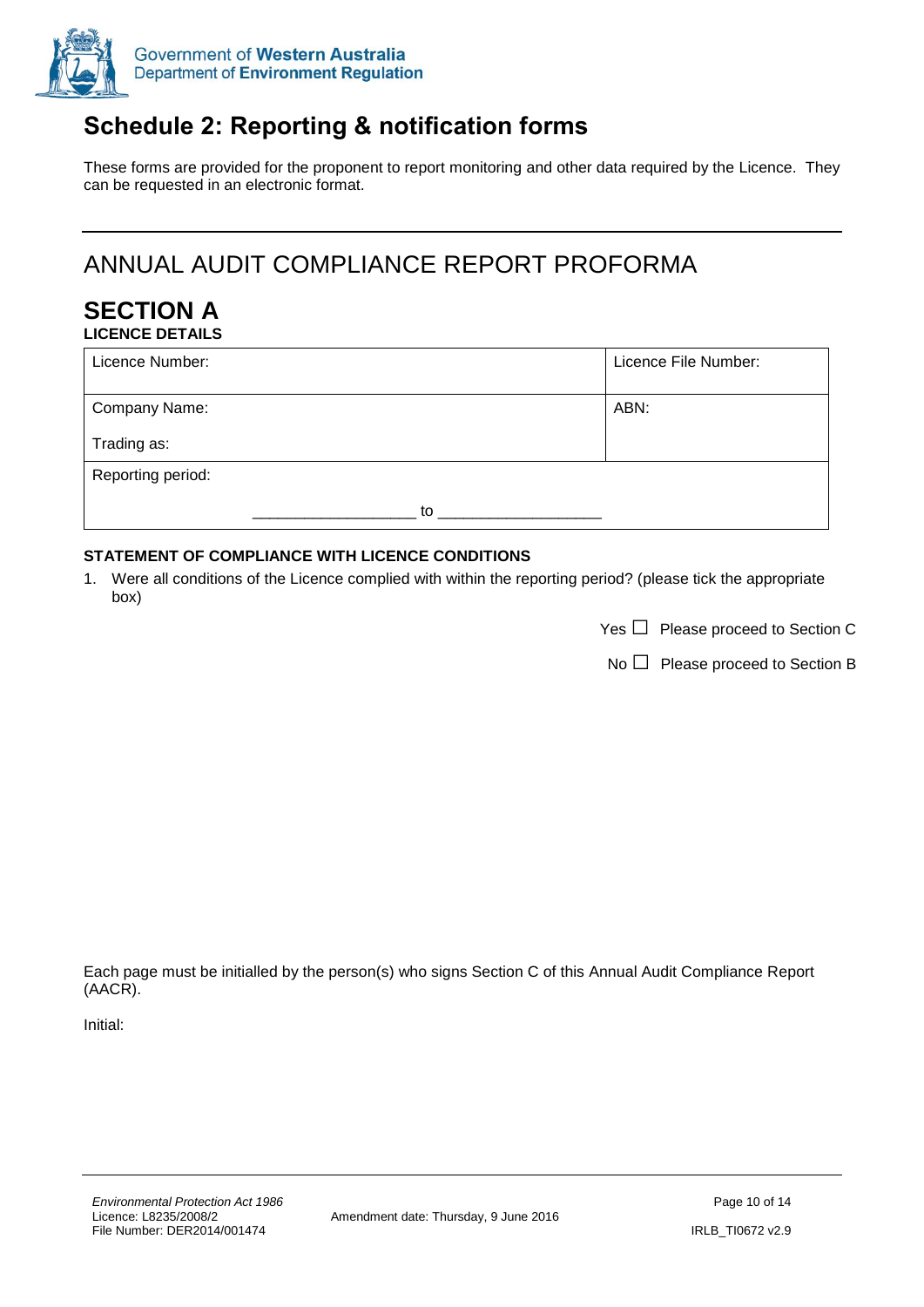

#### **SECTION B DETAILS OF NON-COMPLIANCE WITH LICENCE CONDITION.**

Please use a separate page for each Licence condition that was not complied with.

| a) Licence condition not complied with:                                                                                                                                                                                                                                                                                           |           |  |
|-----------------------------------------------------------------------------------------------------------------------------------------------------------------------------------------------------------------------------------------------------------------------------------------------------------------------------------|-----------|--|
|                                                                                                                                                                                                                                                                                                                                   |           |  |
| b) Date(s) when the non-compliance occurred, if applicable:                                                                                                                                                                                                                                                                       |           |  |
|                                                                                                                                                                                                                                                                                                                                   |           |  |
| c) Was this non-compliance reported to DER?:                                                                                                                                                                                                                                                                                      |           |  |
| $\Box$ Yes<br>Reported to DER verbally<br>Date ___________<br>$\Box$ Reported to DER in writing<br>Date the control of the control of the control of the control of the control of the control of the control of the control of the control of the control of the control of the control of the control of the control of the con | $\Box$ No |  |
| d) Has DER taken, or finalised any action in relation to the non-compliance?:                                                                                                                                                                                                                                                     |           |  |
|                                                                                                                                                                                                                                                                                                                                   |           |  |
| e) Summary of particulars of the non-compliance, and what was the environmental impact:                                                                                                                                                                                                                                           |           |  |
|                                                                                                                                                                                                                                                                                                                                   |           |  |
| f) If relevant, the precise location where the non-compliance occurred (attach map or diagram):                                                                                                                                                                                                                                   |           |  |
|                                                                                                                                                                                                                                                                                                                                   |           |  |
| g) Cause of non-compliance:                                                                                                                                                                                                                                                                                                       |           |  |
|                                                                                                                                                                                                                                                                                                                                   |           |  |
| h) Action taken, or that will be taken to mitigate any adverse effects of the non-compliance:                                                                                                                                                                                                                                     |           |  |
|                                                                                                                                                                                                                                                                                                                                   |           |  |
| i) Action taken or that will be taken to prevent recurrence of the non-compliance:                                                                                                                                                                                                                                                |           |  |
|                                                                                                                                                                                                                                                                                                                                   |           |  |

Each page must be initialled by the person(s) who signs Section C of this AACR

Initial: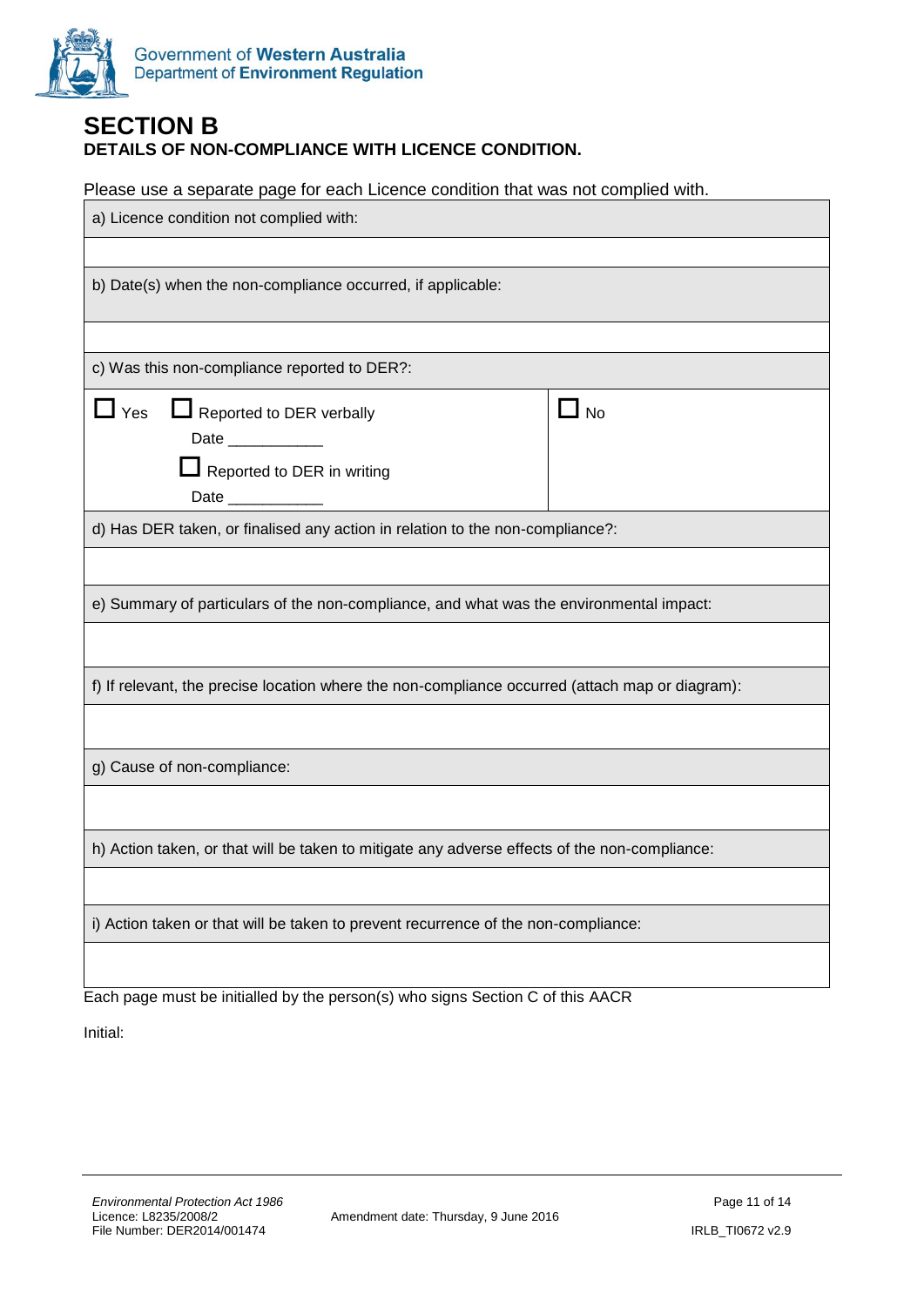

# **SECTION C**

#### **SIGNATURE AND CERTIFICATION**

This Annual Audit Compliance Report (AACR) must only be signed by a person(s) with legal authority to sign it. The ways in which the AACR must be signed and certified, and the people who may sign the statement, are set out below.

Please tick the box next to the category that describes how this AACR is being signed. If you are uncertain about who is entitled to sign or which category to tick, please contact the licensing officer for your premises.

| If the licence holder is                                 |        | The Annual Audit Compliance Report must be signed and certified:                                                                                                         |
|----------------------------------------------------------|--------|--------------------------------------------------------------------------------------------------------------------------------------------------------------------------|
|                                                          | $\Box$ | by the individual licence holder, or                                                                                                                                     |
| An individual                                            | $\Box$ | by a person approved in writing by the Chief Executive Officer of the<br>Department of Environment Regulation to sign on the licensee's behalf.                          |
| A firm or other                                          | $\Box$ | by the principal executive officer of the licensee; or                                                                                                                   |
| unincorporated<br>company                                | $\Box$ | by a person with authority to sign on the licensee's behalf who is approved in<br>writing by the Chief Executive Officer of the Department of Environment<br>Regulation. |
|                                                          | $\Box$ | by affixing the common seal of the licensee in accordance with the<br>Corporations Act 2001; or                                                                          |
|                                                          | $\Box$ | by two directors of the licensee; or                                                                                                                                     |
|                                                          | $\Box$ | by a director and a company secretary of the licensee, or                                                                                                                |
| A corporation                                            | $\Box$ | if the licensee is a proprietary company that has a sole director who is also<br>the sole company secretary - by that director, or                                       |
|                                                          | $\Box$ | by the principal executive officer of the licensee; or                                                                                                                   |
|                                                          | $\Box$ | by a person with authority to sign on the licensee's behalf who is approved<br>in writing by the Chief Executive Officer of the Department of Environment<br>Regulation. |
|                                                          | $\Box$ | by the principal executive officer of the licensee; or                                                                                                                   |
| A public authority<br>(other than a local<br>government) | $\Box$ | by a person with authority to sign on the licensee's behalf who is approved<br>in writing by the Chief Executive Officer of the Department of Environment<br>Regulation. |
|                                                          | $\Box$ | by the chief executive officer of the licensee; or                                                                                                                       |
| a local government                                       | $\Box$ | by affixing the seal of the local government.                                                                                                                            |

It is an offence under section 112 of the *Environmental Protection Act 1986* for a person to give information on this form that to their knowledge is false or misleading in a material particular. There is a maximum penalty of \$50,000 for an individual or body corporate.

I/We declare that the information in this annual audit compliance report is correct and not false or misleading in a material particular.

| SIGNATURE: ___________________________    |       |
|-------------------------------------------|-------|
| NAME:                                     | NAME: |
| POSITION: _______________________________ |       |
|                                           |       |
| SEAL (if signing under seal)              |       |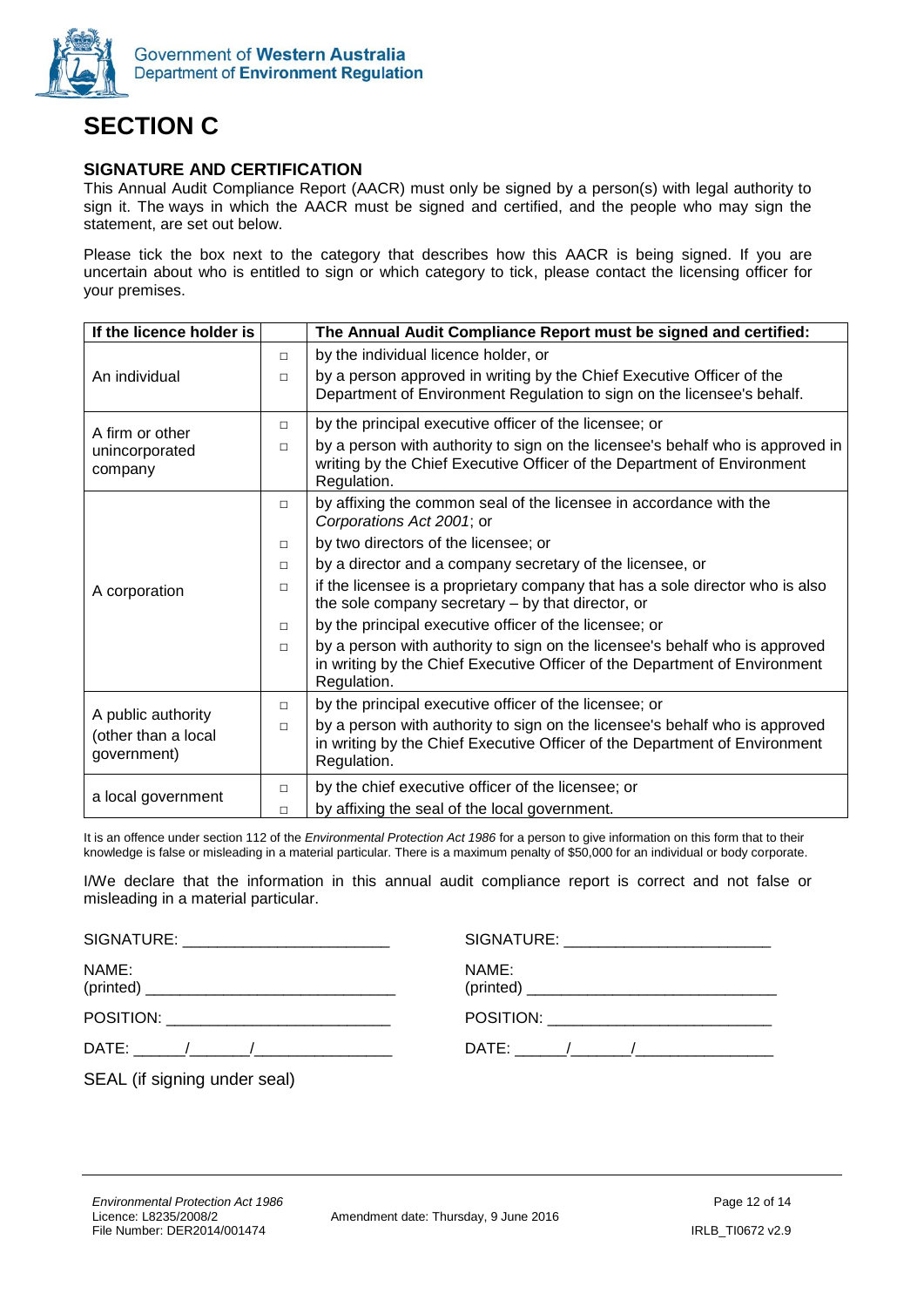

Form: N1 N1 Date of breach:

Licence: L8235/2008/2 Licensee: Ian and Jemima Minty

#### **Notification of detection of the breach of a limit.**

These pages outline the information that the operator must provide.

Units of measurement used in information supplied under Part A and B requirements shall be appropriate to the circumstances of the emission. Where appropriate, a comparison should be made of actual emissions and authorised emission limits.

#### Part A

| Licence Number                 |  |
|--------------------------------|--|
| Name of operator               |  |
| Location of Premises           |  |
| Time and date of the detection |  |

| Notification requirements for the breach of a limit |  |  |  |
|-----------------------------------------------------|--|--|--|
| Emission point reference/ source                    |  |  |  |
| Parameter(s)                                        |  |  |  |
| Limit                                               |  |  |  |
| Measured value                                      |  |  |  |
| Date and time of monitoring                         |  |  |  |
| Measures taken, or intended to                      |  |  |  |
| be taken, to stop the emission                      |  |  |  |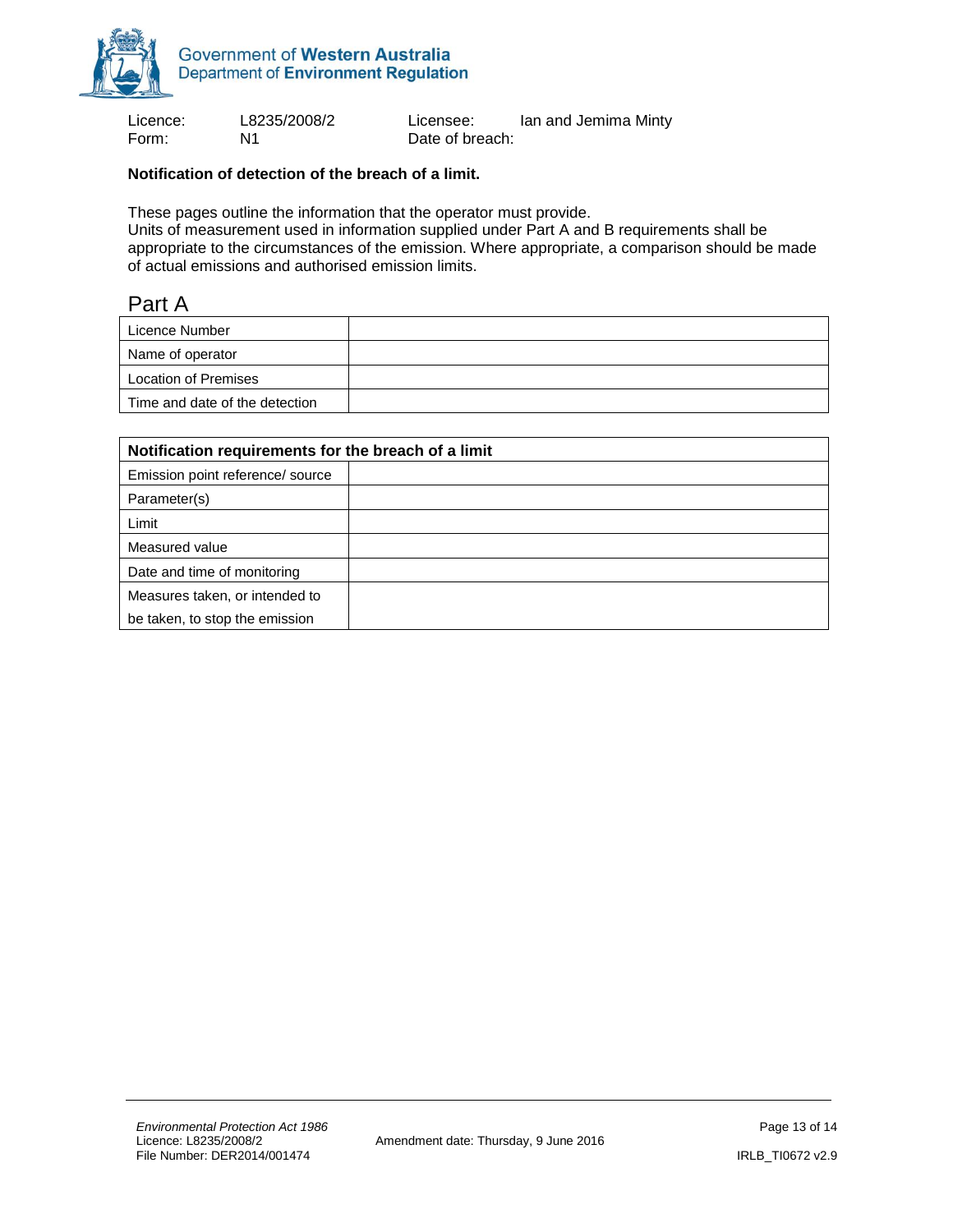

### Part B

| Any more accurate information on the matters for<br>notification under Part A.                                                                                |  |
|---------------------------------------------------------------------------------------------------------------------------------------------------------------|--|
| Measures taken, or intended to be taken, to<br>prevent a recurrence of the incident.                                                                          |  |
| Measures taken, or intended to be taken, to rectify,<br>limit or prevent any pollution of the environment<br>which has been or may be caused by the emission. |  |
| The dates of any previous N1 notifications for the<br>Premises in the preceding 24 months.                                                                    |  |

| Name                   |  |
|------------------------|--|
| Post                   |  |
| Signature on behalf of |  |
| Ian and Jemima Minty   |  |
| Date                   |  |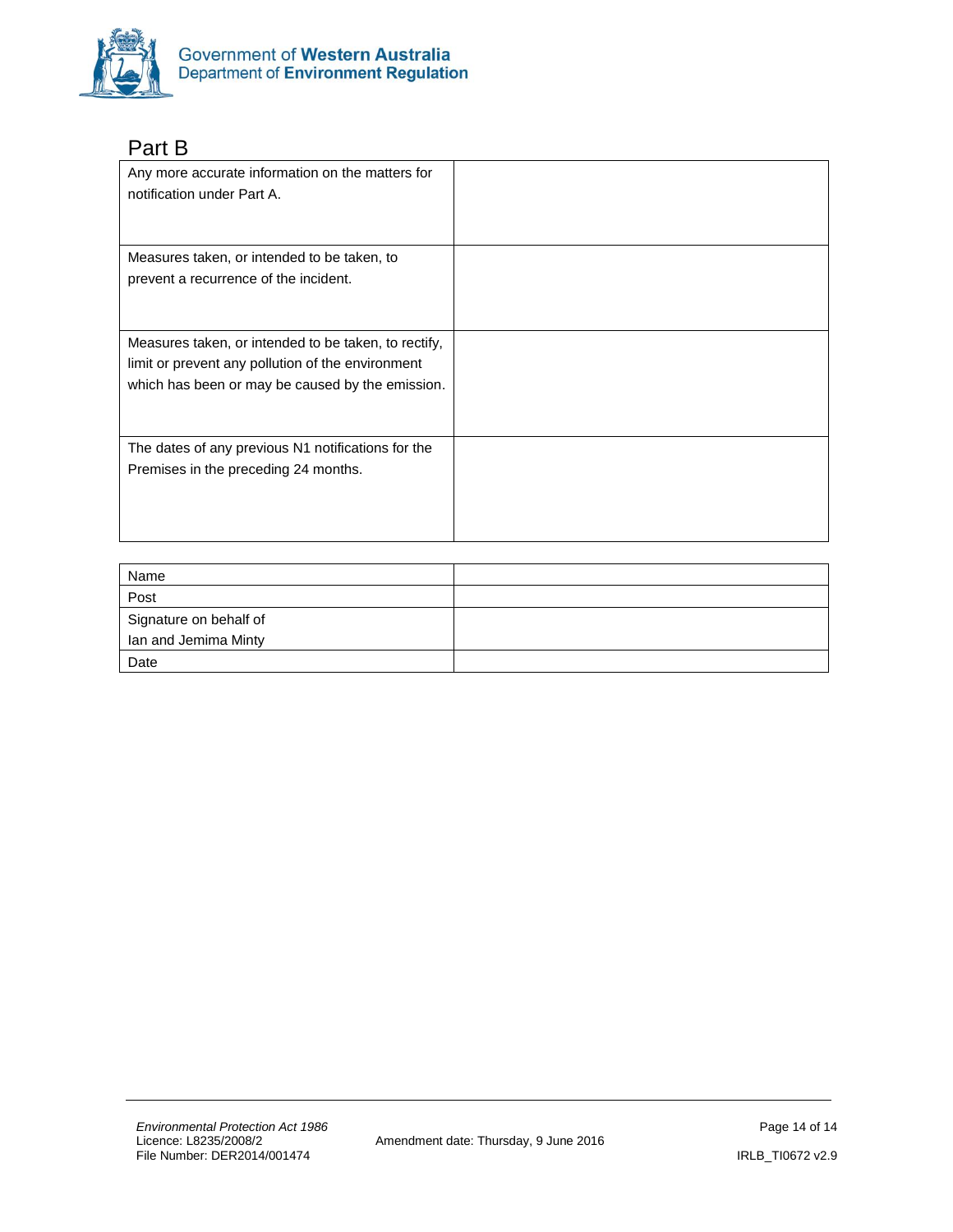<span id="page-14-0"></span>

# **Decision Document**

### *Environmental Protection Act 1986,* **Part V**

### **Licensee: Ian and Jemima Minty**

### **Licence: L8235/2008/2**

**Registered office:** Lot 4, The Midlands Road MOORA WA 6510

**Premises address:** Narrabie Farm **The land as described in the Address log** MOORA WA 6510

| Lot  | Plan-Diagram |
|------|--------------|
| 4    | D39067       |
| 1143 | P105355      |
| 1173 | P106888      |
| 1219 | P228205      |
| 1221 | P112335      |
| 1222 | P112336      |
| 1236 | P112337      |

**Issue date:** Thursday, 4 July 2013

**Commencement date:** Monday, 8 July 2013

| <b>Expiry date:</b> | Saturday, 7 July 2030 |
|---------------------|-----------------------|
|---------------------|-----------------------|

#### **Decision**

Based on the assessment detailed in this document, a decision has been made to issue an amended licence. It is considered that in reaching this decision, all relevant considerations have been taken into account.

Decision Document prepared by: Abnesh Chetty

Licensing Officer

Decision Document authorised by: Steve Checker

Delegated Officer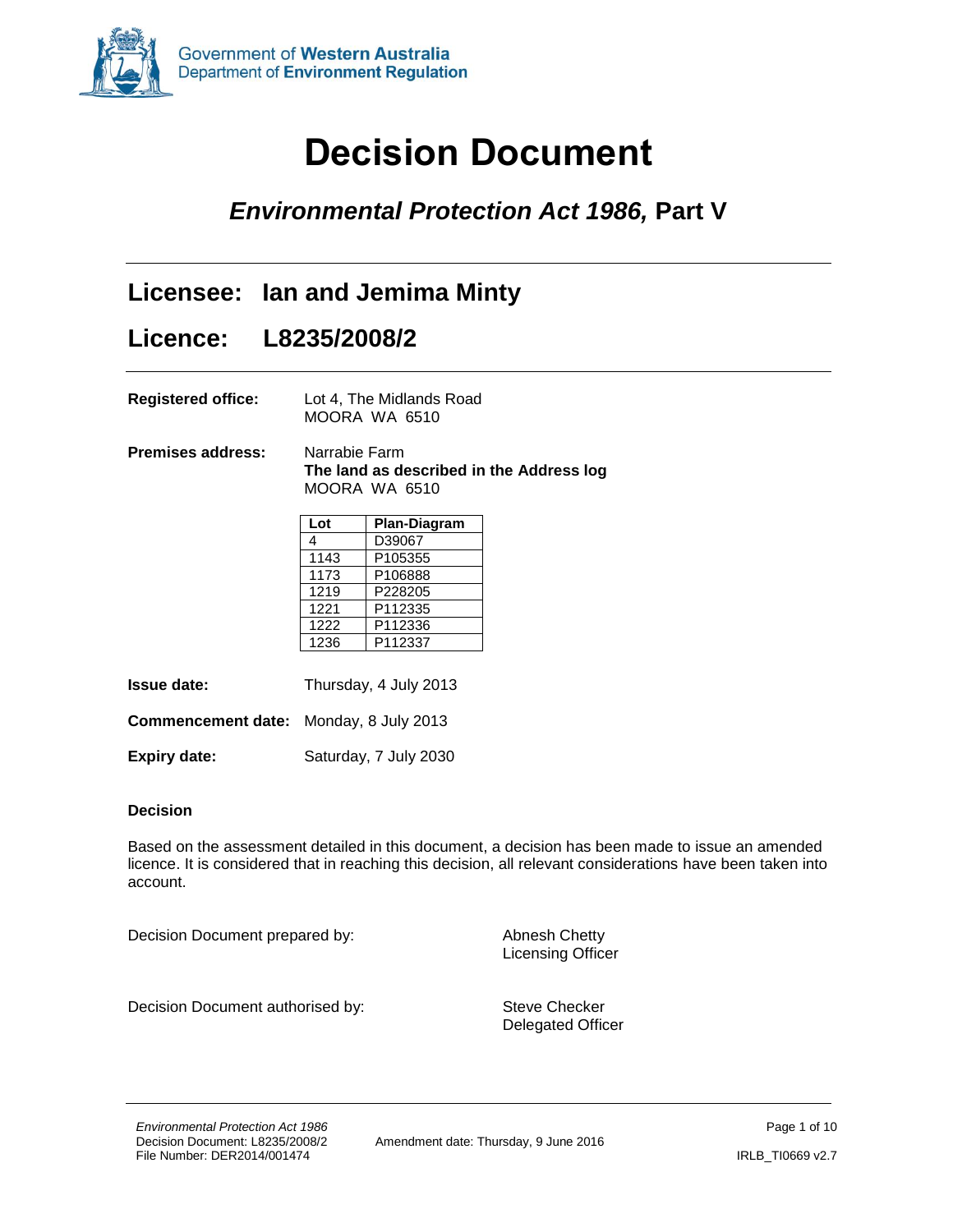

# <span id="page-15-0"></span>**Contents**

|   | <b>Decision Document</b>                     |    |
|---|----------------------------------------------|----|
|   | Contents                                     | 2  |
|   | Purpose of this Document                     | 2  |
| 2 | Administrative summary                       | 3  |
| 3 | Executive summary of proposal and assessment | 4  |
| 4 | Decision table                               | 5  |
| 5 | Advertisement and consultation table         | 9  |
| 6 | <b>Risk Assessment</b>                       | 10 |
|   |                                              |    |

# <span id="page-15-1"></span>**1 Purpose of this Document**

This decision document explains how DER has assessed and determined the application and provides a record of DER's decision-making process and how relevant factors have been taken into account. Stakeholders should note that this document is limited to DER's assessment and decision making under Part V of the *Environmental Protection Act 1986.* Other approvals may be required for the proposal, and it is the proponent's responsibility to ensure they have all relevant approvals for their Premises.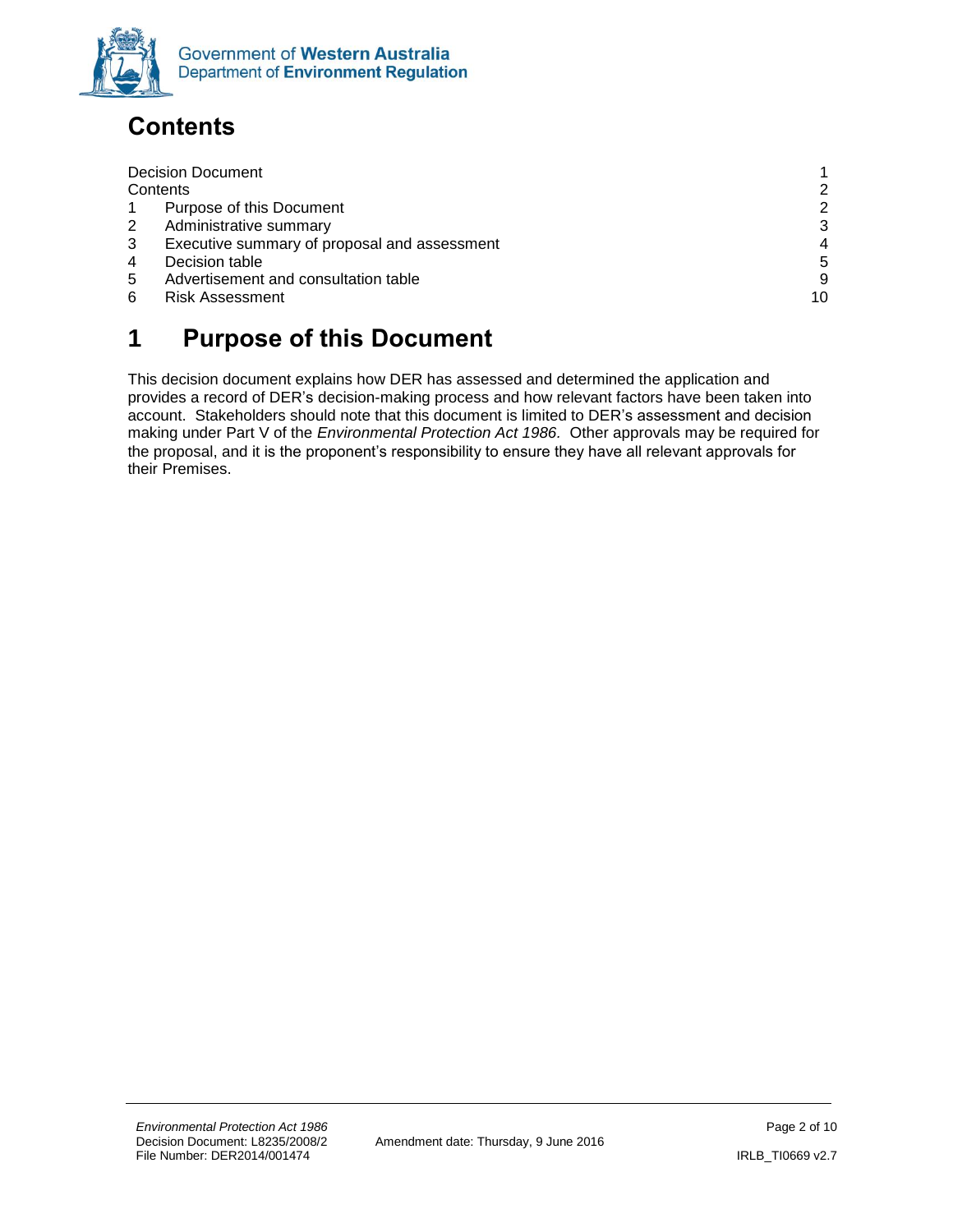

# <span id="page-16-0"></span>**2 Administrative summary**

| <b>Administrative details</b>                                                                                                                    |                                                                                       |                |                                                                         |  |
|--------------------------------------------------------------------------------------------------------------------------------------------------|---------------------------------------------------------------------------------------|----------------|-------------------------------------------------------------------------|--|
| Application type                                                                                                                                 | <b>Works Approval</b><br>New Licence<br>Licence amendment<br>Works Approval amendment |                |                                                                         |  |
|                                                                                                                                                  | Category number(s)                                                                    |                | <b>Assessed design</b><br>capacity                                      |  |
| Activities that cause the premises to become<br>prescribed premises                                                                              | 61A                                                                                   |                | 100,000 tonnes per year                                                 |  |
| Application verified                                                                                                                             | Date: N/A                                                                             |                |                                                                         |  |
| Application fee paid                                                                                                                             | Date: N/A                                                                             |                |                                                                         |  |
| Works Approval has been complied with                                                                                                            | No <sub>1</sub><br>$Yes \Box$                                                         |                | $N/A\nabla$                                                             |  |
| Compliance Certificate received                                                                                                                  | No <sub>1</sub><br>Yes <sup>[</sup>                                                   | $N/A\boxtimes$ |                                                                         |  |
| Commercial-in-confidence claim                                                                                                                   | Yes<br>No $\boxtimes$                                                                 |                |                                                                         |  |
| Commercial-in-confidence claim outcome                                                                                                           |                                                                                       |                |                                                                         |  |
| Is the proposal a Major Resource Project?                                                                                                        | $No\boxtimes$<br>Yes                                                                  |                |                                                                         |  |
| Was the proposal referred to the Environmental<br>Protection Authority (EPA) under Part IV of the<br><b>Environmental Protection Act 1986?</b>   | No $\boxtimes$<br>$Yes \Box$                                                          |                | Referral decision No:<br>Managed under Part V<br>Assessed under Part IV |  |
| Is the proposal subject to Ministerial Conditions?                                                                                               | No $\boxtimes$<br>$Yes \Box$                                                          |                | Ministerial statement No:<br><b>EPA Report No:</b>                      |  |
| Does the proposal involve a discharge of waste<br>into a designated area (as defined in section 57<br>of the Environmental Protection Act 1986)? | $No\boxtimes$<br>$Yes \Box$                                                           |                | Department of Water consulted Yes $\Box$ No $\boxtimes$                 |  |
| No $\boxtimes$<br>Is the Premises within an Environmental Protection Policy (EPP) Area Yes                                                       |                                                                                       |                |                                                                         |  |
| No $\boxtimes$<br>Is the Premises subject to any EPP requirements?<br>Yes                                                                        |                                                                                       |                |                                                                         |  |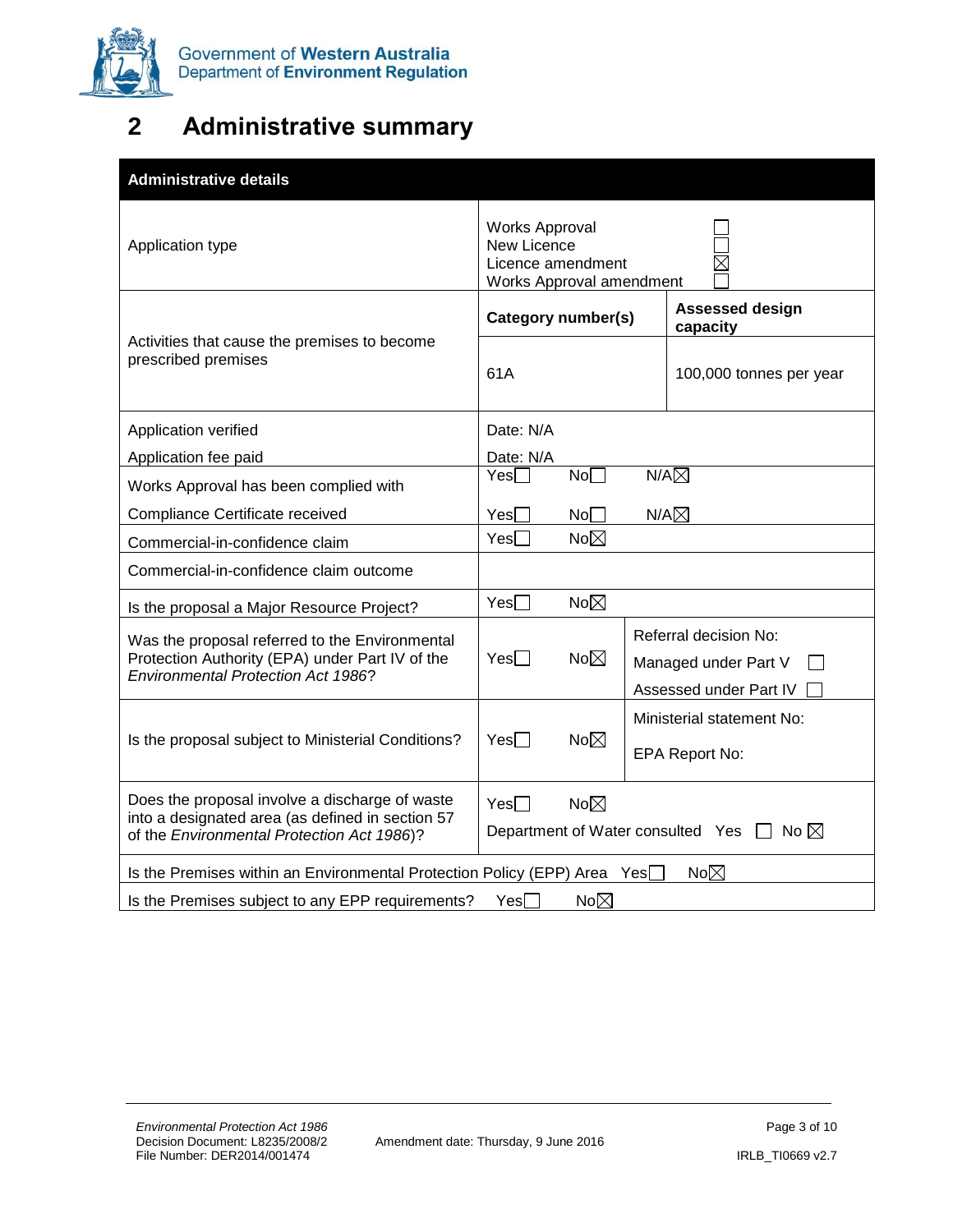

### <span id="page-17-0"></span>**3 Executive summary of proposal and assessment**

Narrabie Farm is owned by Ian and Jemima Minty. Narrabie Farm is located approximately 9 kilometres north of Moora. Narrabie Farm is a property of approximately 1,200 hectares that has been utilised for mixed farming purposes.

Narrabie Farm accepts Lime Amended Biosolids (LAB) and Biosolids Cake sourced from Water Corporation metropolitan wastewater treatment plants. This material is stored, spread and incorporated onsite in accordance with the *Western Australian Guidelines for Biosolids Management*. Biosolids are applied to improve structure of soils and provide nutrients for crop growth.

The operation has a nominated rate of throughput for the premises of up to 100,000 tonnes of biosolids per year. Application rates are dependent on the Review of Environmental Factors and approval is also required by the Department of Health prior to application. No approvals are required from the Shire of Moora for the use of biosolids.

The nearest occupied dwelling on another property is approximately 3 kilometres away. The depth to groundwater is over 10 metres and the in-situ soils are loamy clay on sandy gravels. Narrabie farm is not situated within any groundwater catchment areas.

The main potential emissions generated from the site will be dust and odour while handling and spreading biosolids. It is anticipated that these emissions can be adequately managed under the provisions of the *Environmental Protection Act 1986* and mitigation measures put in place by the Licensee.

This Licence is the result of an amendment request to adjust the reporting period. The Licence has also been converted into DER's new licence template and during this process a Decision Document has been developed that assesses in detail all risks associated with the Premises. A number of DER initiated amendments have also been made in line with DER's current licensing practices.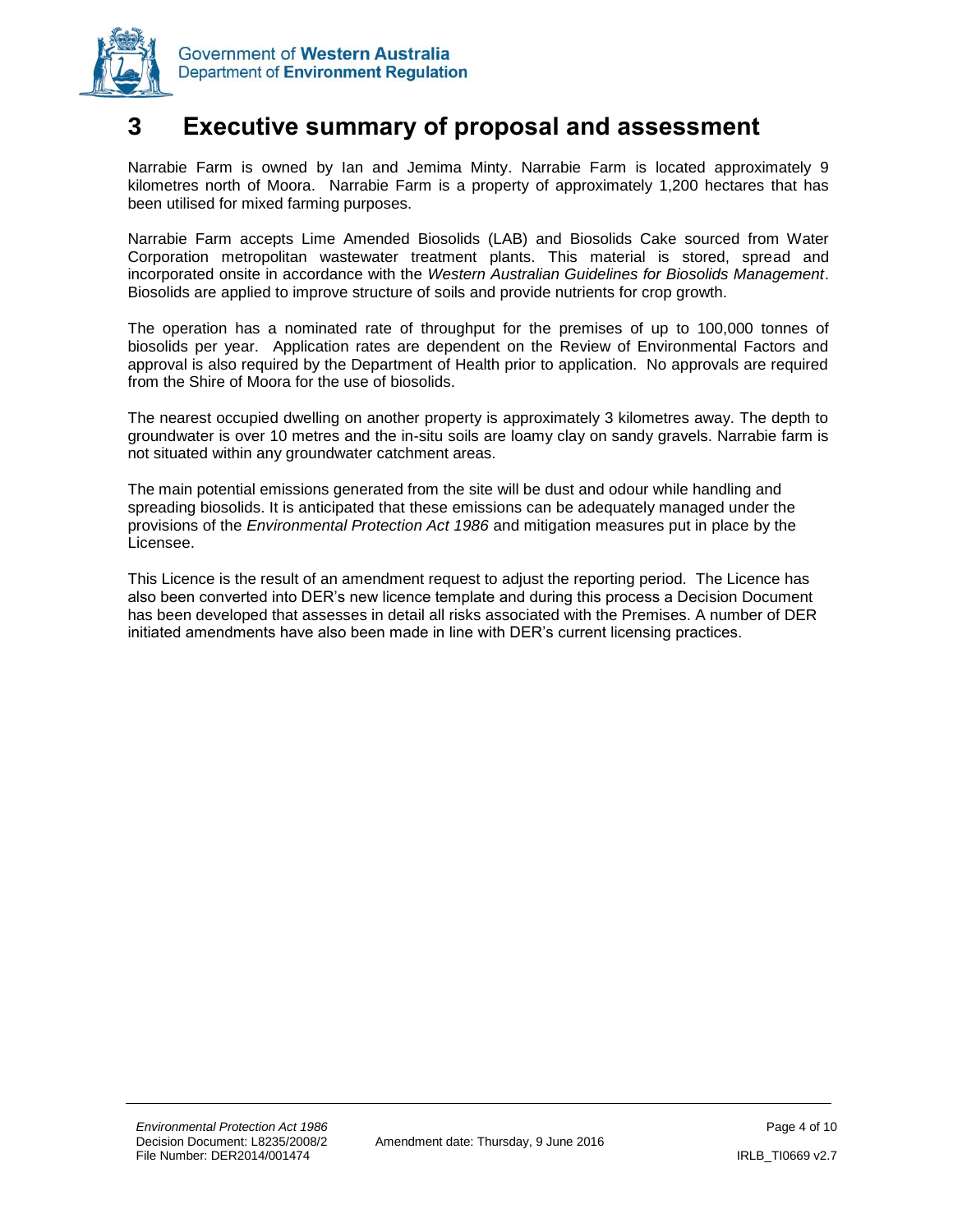

### **4 Decision table**

All applications are assessed in line with the *Environmental Protection Act 1986*, the *Environmental Protection Regulations 1987* and DER's Operational Procedure on Assessing Emissions and Discharges from Prescribed Premises. Where other references have been used in making the decision they are detailed in the decision document.

<span id="page-18-0"></span>

| <b>DECISION TABLE</b>                            |                                                                |                                                                                                                                                                                                                                                                                                                                                                                                                                                                                      |                                                                                                           |
|--------------------------------------------------|----------------------------------------------------------------|--------------------------------------------------------------------------------------------------------------------------------------------------------------------------------------------------------------------------------------------------------------------------------------------------------------------------------------------------------------------------------------------------------------------------------------------------------------------------------------|-----------------------------------------------------------------------------------------------------------|
| <b>Works</b><br>Approval /<br>Licence<br>section | <b>Condition</b><br>number<br>W = Works Approval<br>L= Licence | Justification (including risk description & decision methodology where relevant)                                                                                                                                                                                                                                                                                                                                                                                                     | <b>Reference</b><br>documents                                                                             |
| <b>Front page</b>                                | N/A                                                            | The licence expiry has been amended to 2030 in line with DER's Guidance Statement,<br>Licence Duration November 2014 (revised May 2015).                                                                                                                                                                                                                                                                                                                                             | <b>DER's Guidance</b><br>Statement,<br><b>Licence Duration</b><br>November 2014<br>(revised May<br>2015). |
| General<br>conditions                            | N/A                                                            | Previous Licence condition 1.2.1 has been removed as it is an explanatory statement<br>and not a valid or enforceable condition.<br>Previous Licence conditions 1.2.2, 1.2.3, 1.2.4 and 1.2.5 are removed as they are not<br>enforceable as they are not sufficiently clear or certain.<br>As there are no longer conditions under the heading '1.2 General Conditions' this has<br>been removed. This has resulted in renumbering of the subsequent section.                        | N/A                                                                                                       |
| <b>Premises</b><br>operation                     | $L1.2.1 - 1.2.5$                                               | Previous Licence condition 1.3.1 (now 1.2.1) ensures that biosolids stockpiles are<br>stored with the paddock area.<br>Previous Licence condition 1.3.2 (now 1.2.2) ensures biosolids brought to the premises<br>are subjected to certain processes.<br>Previous Licence condition 1.3.3 (now 1.2.3) ensures the quantity of biosolids per<br>hectare directly applied to land does not exceed the Limiting Factor for a particular<br>paddock, crop type and biosolids composition. | Environmental<br><b>Protection Act</b><br>1986                                                            |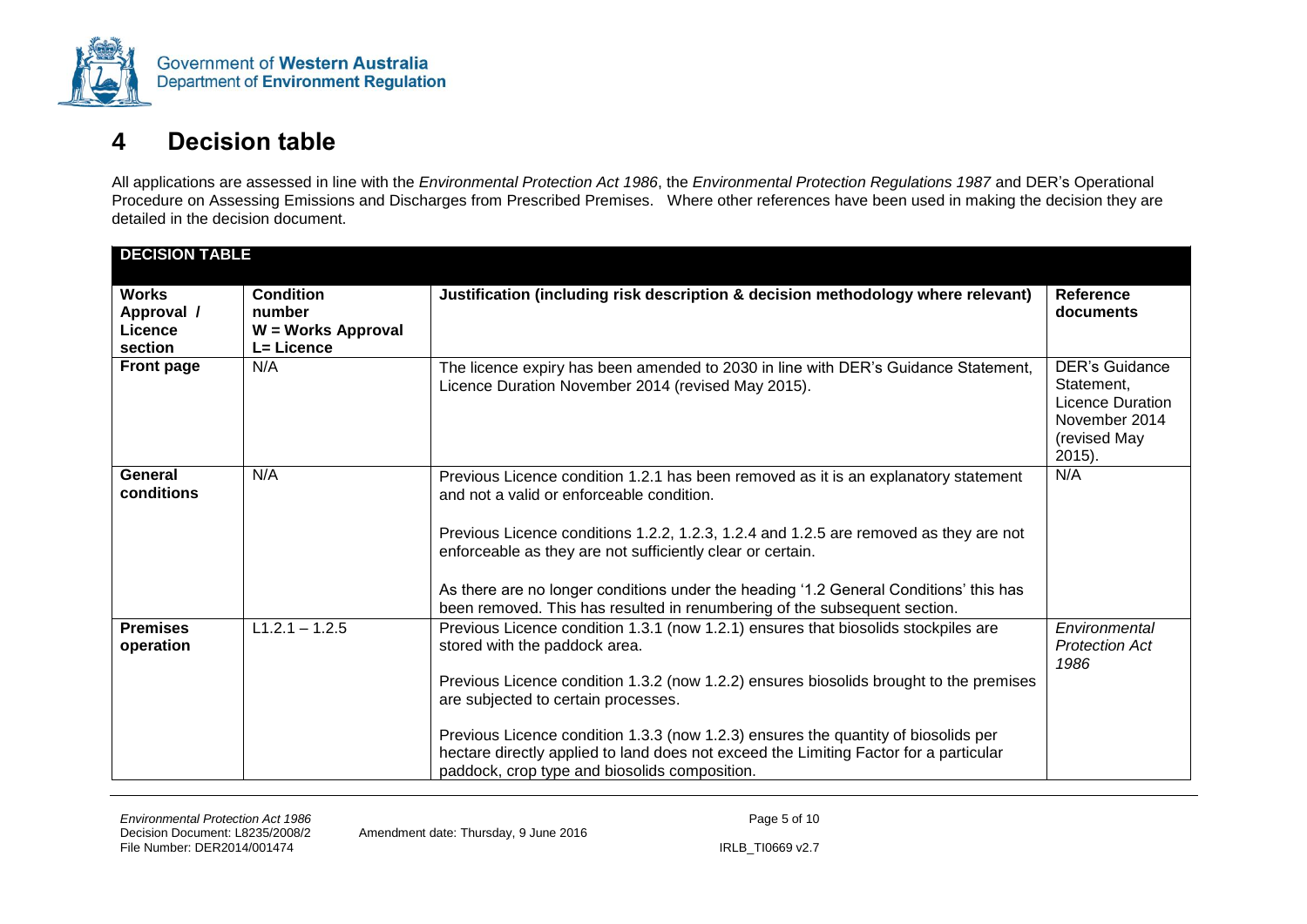

| <b>DECISION TABLE</b>                            |                                                                |                                                                                                                                                                                                                                                                                                                                                                                                                                                                                                                                                                                                                                                                                                                                                                                       |                                                |
|--------------------------------------------------|----------------------------------------------------------------|---------------------------------------------------------------------------------------------------------------------------------------------------------------------------------------------------------------------------------------------------------------------------------------------------------------------------------------------------------------------------------------------------------------------------------------------------------------------------------------------------------------------------------------------------------------------------------------------------------------------------------------------------------------------------------------------------------------------------------------------------------------------------------------|------------------------------------------------|
| <b>Works</b><br>Approval /<br>Licence<br>section | <b>Condition</b><br>number<br>W = Works Approval<br>L= Licence | Justification (including risk description & decision methodology where relevant)                                                                                                                                                                                                                                                                                                                                                                                                                                                                                                                                                                                                                                                                                                      | <b>Reference</b><br>documents                  |
|                                                  |                                                                | Previous Licence condition 1.3.4 (now 1.2.4) outlines the notification requirements prior<br>to a proposed biosolids application to land<br>Previous Licence condition 1.3.5 (now 1.2.5) is amended to remove the statement that<br>the logbooks are to be made available to an inspector upon request, as section 90 of<br>the Environmental Protection Act 1986 confers powers on inspectors to require an<br>occupier to provide certain information.                                                                                                                                                                                                                                                                                                                              |                                                |
| <b>Emissions</b><br>general                      | N/A                                                            | Previous condition 2.1.1 is removed as there is no descriptive or numerical condition in<br>this section.<br>Previous Licence condition 2.5.1 (now becomes 2.1.1)<br>Sections stating no specified conditions have been removed.                                                                                                                                                                                                                                                                                                                                                                                                                                                                                                                                                      | N/A                                            |
| Odour                                            | L3.1.3                                                         | <b>Emission Description</b><br>Emission: Odour from biosolids accepted and discharged to land at the premises.<br>Impact: Nuisance impacts on nearby receptors. The nearest residence is located<br>approximately three kilometres from the site.<br>Controls: The nearest residence will be buffered from biosolids applications as per the<br>WA Biosolids Guidelines, and the residents will also be consulted prior to applications<br>in their vicinity. Biosolids application occurs over a set number of times per year and is<br>not a regular occurrence.<br><b>Risk Assessment</b><br>Consequence: Insignificant<br>Likelihood: Possible<br>Risk: Low<br><b>Regulatory Controls</b><br>Odour conditions have not been included in the licence in accordance with Department | Environmental<br><b>Protection Act</b><br>1986 |

Amendment date: Thursday, 9 June 2016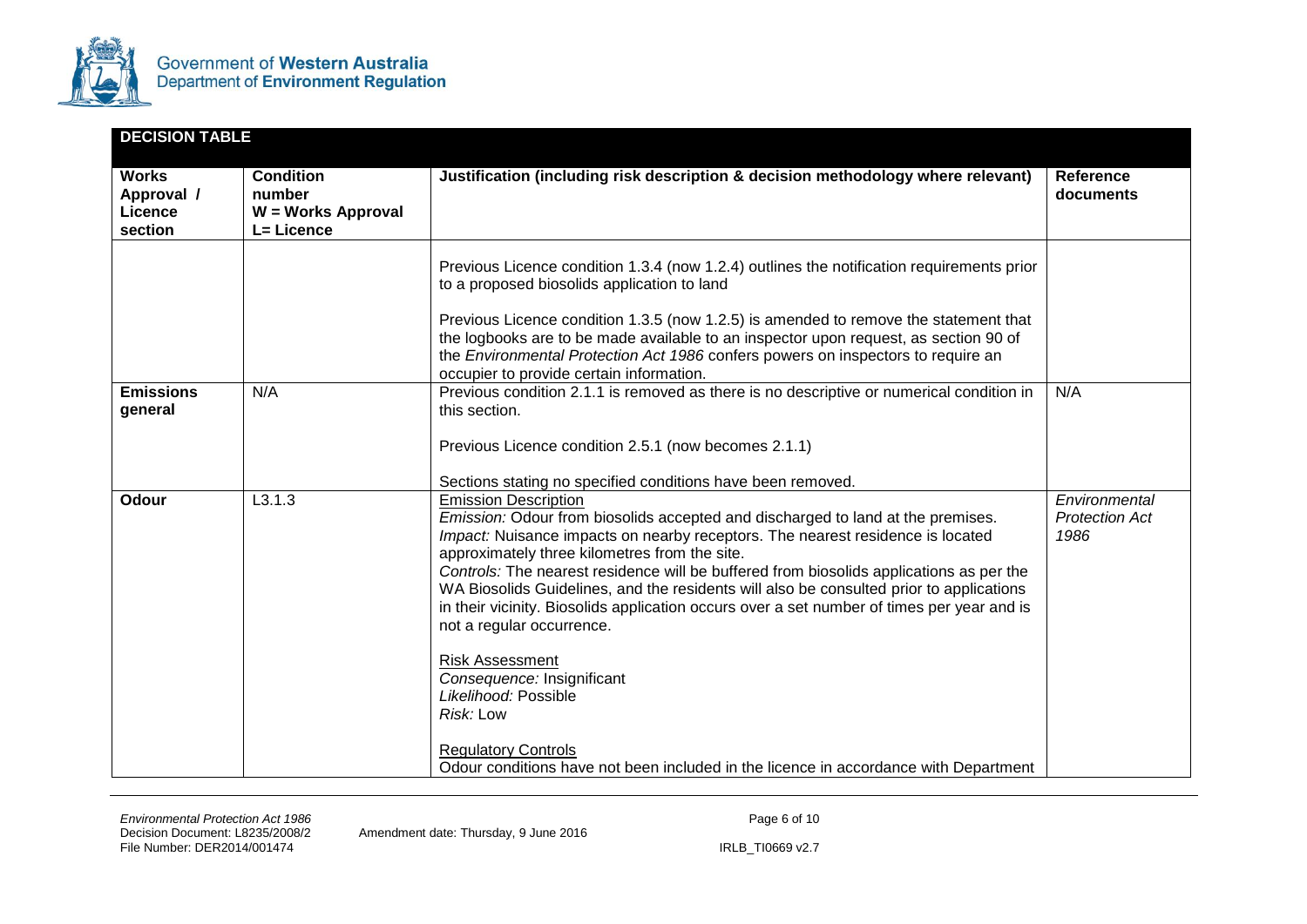

| <b>DECISION TABLE</b>                            |                                                                |                                                                                                                                                                                                                                                                                                                                                                                                                                                                                                                                                                                                                                              |                                     |
|--------------------------------------------------|----------------------------------------------------------------|----------------------------------------------------------------------------------------------------------------------------------------------------------------------------------------------------------------------------------------------------------------------------------------------------------------------------------------------------------------------------------------------------------------------------------------------------------------------------------------------------------------------------------------------------------------------------------------------------------------------------------------------|-------------------------------------|
| <b>Works</b><br>Approval /<br>Licence<br>section | <b>Condition</b><br>number<br>W = Works Approval<br>L= Licence | Justification (including risk description & decision methodology where relevant)                                                                                                                                                                                                                                                                                                                                                                                                                                                                                                                                                             | <b>Reference</b><br>documents       |
|                                                  |                                                                | reform as published on DER's website un "Adminstrative changes implemented within<br>the Department of environment Regulation" www.der.wa.gov.au. Odour emissions can<br>be adequately regulated under section 49 of the Environmental Protection Act 1986<br>therefore previous condition 2.6.1 has been removed.<br>Current condition 3.1.3 places requirements on the licensee to record and investigate<br>information relating to any complaints. DER will review this information to determine<br>the ongoing effectiveness of controls.<br><b>Residual Risk</b><br>Consequence: Insignificant<br>Likelihood: Possible<br>Risk: Low    |                                     |
| <b>Monitoring</b>                                | N/A                                                            | Consistent with DER's licensing protocol, this section was deleted because it did not<br>contain and conditions.                                                                                                                                                                                                                                                                                                                                                                                                                                                                                                                             | <b>DER Licence</b><br>template v2.9 |
| <b>Improvements</b>                              | N/A                                                            | Consistent with DER's licensing protocol, this section was deleted because it did not<br>contain and conditions.                                                                                                                                                                                                                                                                                                                                                                                                                                                                                                                             | <b>DER Licence</b><br>template v2.9 |
| <b>Information</b>                               | L3.2.1                                                         | Previous Licence condition 5.1.1 (now 3.1.1) ensures all records required by the<br>Licence are retained and be made available.<br>Previous Licence condition 5.1.2 has been removed as the licensee is required to<br>comply with all conditions at all times. It is not a defence to state that a person left in<br>control of the premises or conducting works was unaware of licence conditions.<br>Previous Licence condition 5.1.3 (now 3.1.2) requires the submission of the Annual<br>Audit Compliance Report.<br>Previous Licence condition 5.1.4 (now 3.1.3) requires the Licensee to implement a<br>complaints management system. | <b>DER Licence</b><br>template v2.9 |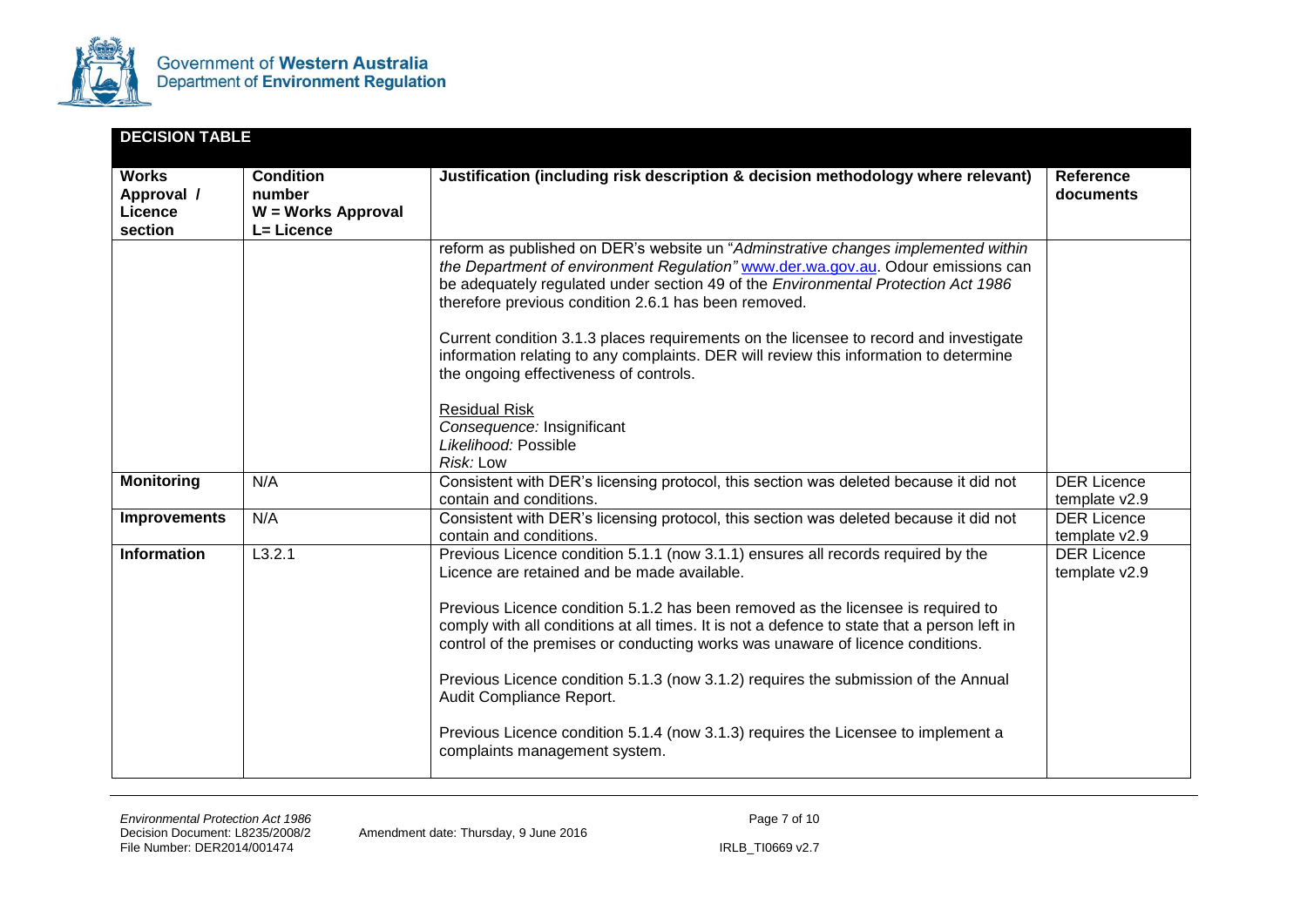

| <b>DECISION TABLE</b>                            |                                                                |                                                                                                                                                                                                                                                                                                                                                                                  |                                                                                                |
|--------------------------------------------------|----------------------------------------------------------------|----------------------------------------------------------------------------------------------------------------------------------------------------------------------------------------------------------------------------------------------------------------------------------------------------------------------------------------------------------------------------------|------------------------------------------------------------------------------------------------|
| <b>Works</b><br>Approval /<br>Licence<br>section | <b>Condition</b><br>number<br>W = Works Approval<br>L= Licence | Justification (including risk description & decision methodology where relevant)                                                                                                                                                                                                                                                                                                 | Reference<br>documents                                                                         |
|                                                  |                                                                | Previous Licence condition 5.2.1 (now 3.2.1) outlines the requirement to submit to DER<br>an annual environmental report.<br>Previous table 5.2.1 (now 3.2.1) has been amended to remove some parameters as<br>they are unclear as to what is being requested. There is no data required under the<br>licence that is not otherwise requested through conditions in the library. |                                                                                                |
| Licence<br><b>Duration</b>                       | N/A                                                            | The licence expiry was amended on 29 April 2016 to 2030 in line with DER's Guidance<br>Statement, Licence Duration November 2014 (revised May 2015).                                                                                                                                                                                                                             | DER's Guidance<br>Statement,<br>Licence Duration<br>November 2014<br>(revised May<br>$2015$ ). |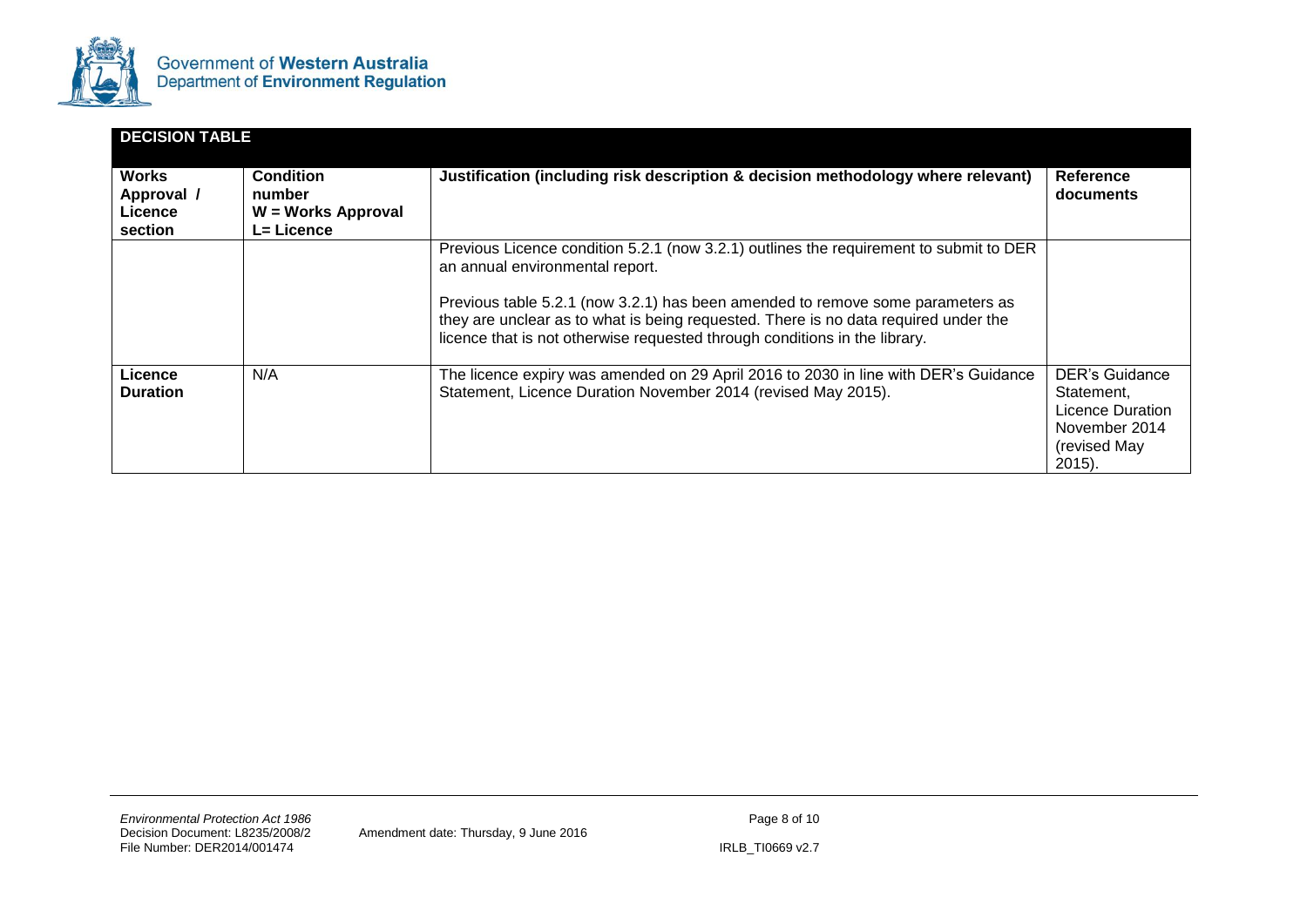

### **5 Advertisement and consultation table**

<span id="page-22-0"></span>

| Date             | Event                                        | <b>Comments received/Notes</b> | How comments were taken into<br>consideration |
|------------------|----------------------------------------------|--------------------------------|-----------------------------------------------|
| 28 April<br>2016 | Proponent sent a copy of draft<br>instrument | No comments received           | <b>NA</b>                                     |